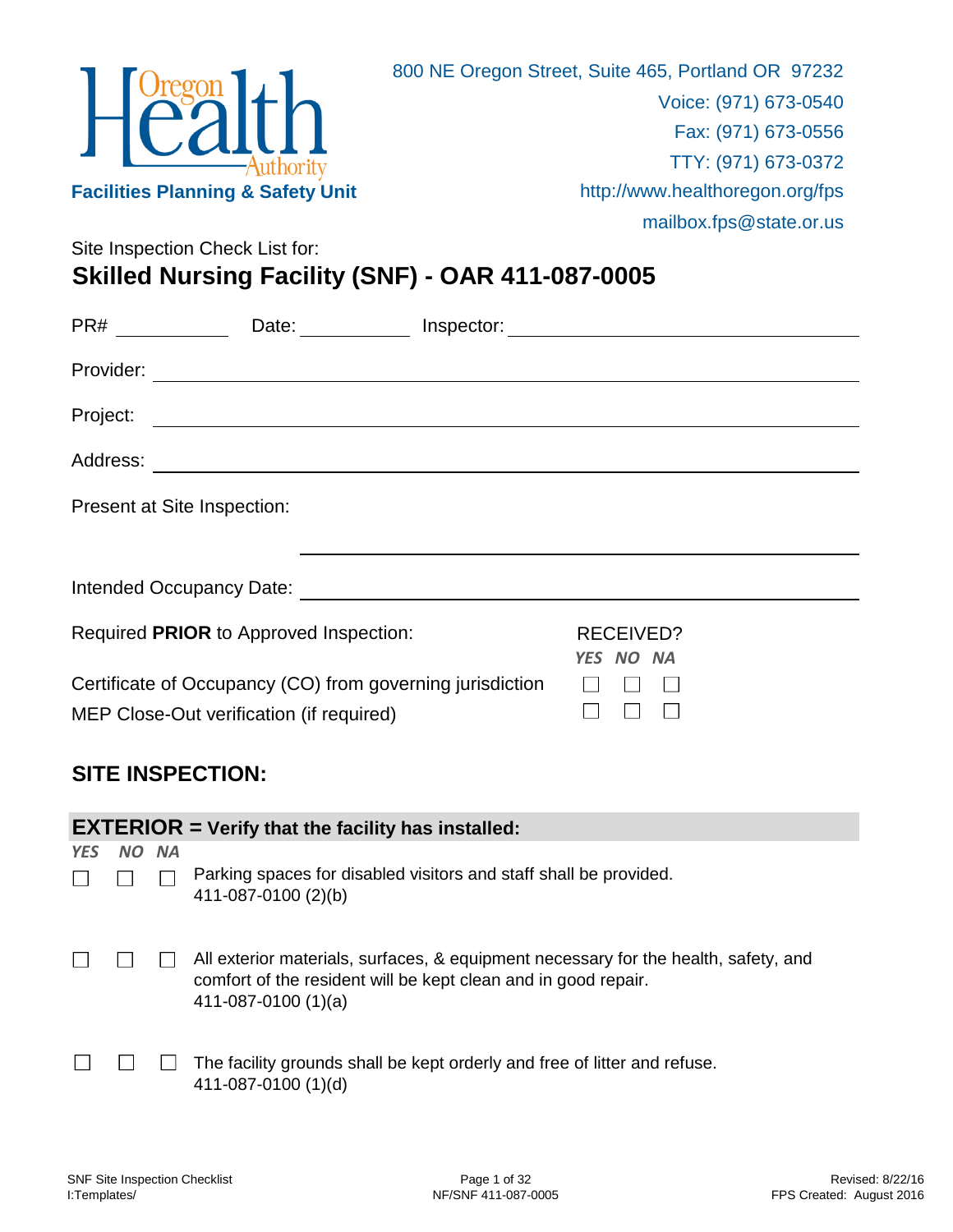$\Box$ Measures shall be taken which prevent the entry of rodents, flies, mosquitoes, and other insects. 411-087-0100 (1)(c)

#### **PATHWAYS/WALKWAYS/ACCESS must be:**

 $\Box$  $\Box$ 

 $\Box$ 

Walkways and curbs from the street, public transit or parking spaces to the building  $\Box$ entrance shall be designed to facilitate travel by people using wheelchairs or crutches. 411-087-0100 (2)(a)

#### **GARBAGE:**

*YES NO NA*

Space and facilities shall be provided for the sanitary storage and disposal of waste.  $\overline{\phantom{a}}$  $\Box$ Incinerator units must be a system approved by the DEQ. Compliance with OAR 333, Division 18 is required 411-087-0480

#### **STORAGE:**

 $\Box$   $\Box$   $\Box$ Space shall be provided for storage of building and yard maintenance equipment and supplies which are kept at the facility. 411-087-0340 (3)

#### **INTERIOR = Verify that the facility is or has installed:**

|            | <b>ENTRY/EXITS:</b> |            |                                                                                                                                                            |  |  |
|------------|---------------------|------------|------------------------------------------------------------------------------------------------------------------------------------------------------------|--|--|
| <b>YES</b> |                     | $NO$ $N/A$ |                                                                                                                                                            |  |  |
|            |                     |            | At least one primary grade level entrance to the building shall be sheltered from<br>weather and be fully accessible to disabled persons. 411-087-0100 (3) |  |  |
|            |                     |            | Space shall be provided in front of and adjacent to doors to allow space for persons in<br>wheelchairs. 411-087-0400 (1)(b)(D) & 411-087-0400 (1)(a)(C)    |  |  |
|            |                     |            | Exit/entrance doors with electormagnetic locks shall automatically release in the event<br>of fire alarm or power failure.<br>411-087-0400 (1)(b)(A)       |  |  |
|            |                     |            | Exit/entrance doors shall be keyed or otherwise designed to allow all staff to promptly<br>and easily exit.<br>411-087-0400 (1)(b)(B)                      |  |  |
|            |                     |            | Facility shall have a waiting area or lounge located inside the main entrance<br>411-087-0100 (3)                                                          |  |  |
|            |                     |            | Ambient (Night) lighting intensity at Exterior Entrances at 3 feet above floor and<br>equal 10 FC. 411-087-0300 (4) & Table 4                              |  |  |
|            |                     |            | Center of Area                                                                                                                                             |  |  |
|            |                     |            | <b>Outer Perimeter</b>                                                                                                                                     |  |  |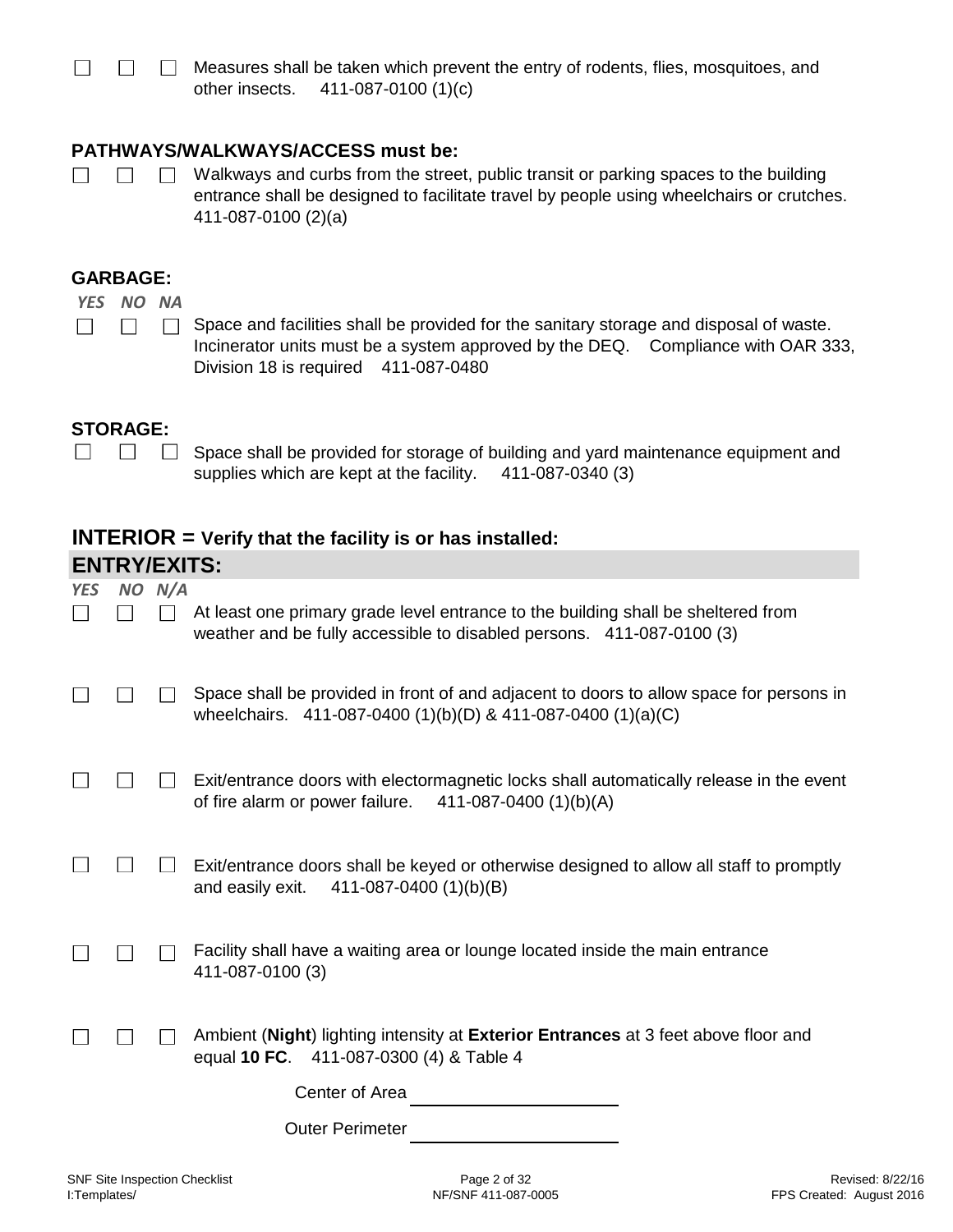|  | Point Equidstant between |  |
|--|--------------------------|--|
|--|--------------------------|--|

|     |                       |           | Ambient (Day) lighting intensity at Interior Entry Areas at 3 feet above floor and equal<br>100 FC (or Higher preferred) 10' from the door. 411-087-0300 (4) & Table 4                                                                                           |
|-----|-----------------------|-----------|------------------------------------------------------------------------------------------------------------------------------------------------------------------------------------------------------------------------------------------------------------------|
|     |                       |           | Center of Area                                                                                                                                                                                                                                                   |
|     |                       |           | <b>Outer Perimeter</b>                                                                                                                                                                                                                                           |
|     |                       |           | Point Equidstant between                                                                                                                                                                                                                                         |
|     |                       |           | Ambient (Night) lighting intensity at Interior Entry Areas at 3 feet above the floor and<br>10' from the door, equal <b>10 FC.</b> 411-087-0300 (4) & Table 4                                                                                                    |
|     |                       |           | Center of Area                                                                                                                                                                                                                                                   |
|     |                       |           | Outer Perimeter                                                                                                                                                                                                                                                  |
|     |                       |           |                                                                                                                                                                                                                                                                  |
|     |                       |           | Ambient (Day) lighting intensity at Visitor Waiting at 3 feet above the floor and equal<br>411-087-0300 (4) & Table 4<br>30 FC.<br>Center of Area<br>Outer Perimeter<br><br><br><br><br><br><br><br><br><br><br><br><br><br><br><br><br><br><br><br><br><br><br> |
|     |                       |           | Point Equidstant between                                                                                                                                                                                                                                         |
|     |                       |           | Ambient (Night) lighting intensity at Visitor Waiting at 3' above the floor and equal 10<br>411-087-0300 (4) & Table 4<br>FC.                                                                                                                                    |
|     |                       |           | Center of Area                                                                                                                                                                                                                                                   |
|     |                       |           | <b>Outer Perimeter</b>                                                                                                                                                                                                                                           |
|     |                       |           | Point Equidstant between                                                                                                                                                                                                                                         |
|     |                       |           |                                                                                                                                                                                                                                                                  |
| YES | <b>OVERALL:</b><br>NΟ | <b>NA</b> |                                                                                                                                                                                                                                                                  |
|     |                       | $\sim$    | All interior materials, surfaces, & equipment necessary for the health, safety, and<br>comfort of the resident will be kept clean and in good repair.<br>411-087-0100 (1)(a)                                                                                     |
|     |                       |           | All interior surfaces shall be easily cleanable. 411-087-0100 (1)(b)                                                                                                                                                                                             |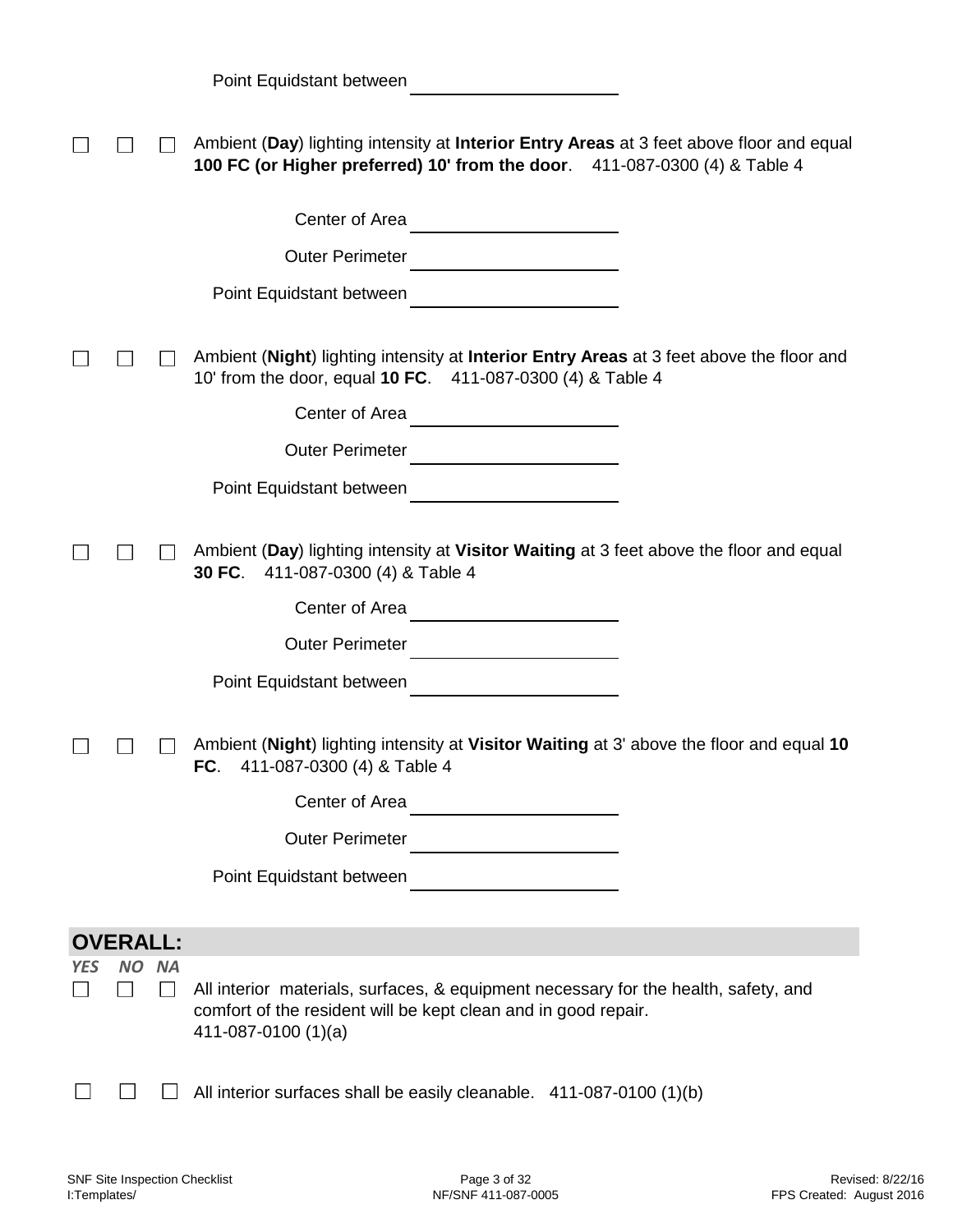|  |                              | Each floor shall have at least one telephone available for residents, staff, and visitors<br>including those physically disabled. 411-087-0100 (4)<br>Each phone shall:                           |
|--|------------------------------|---------------------------------------------------------------------------------------------------------------------------------------------------------------------------------------------------|
|  | $\mathsf{L}$<br>$\mathsf{L}$ | Have the number for the fire department and police department affixed to it<br>Be designated for use by residents which allow for privacy during conversations                                    |
|  |                              | Be wheel chair accessible                                                                                                                                                                         |
|  |                              | Each floor shall have at least one drinking fountain available for residents, staff, and<br>visitors including those physically disabled. 411-087-0100 (4)                                        |
|  |                              | For all areas occupied by residents, the indoor temperature shall be maintained at not<br>less than 70 degrees Fahrenheit.<br>411-087-0450 (2)(b)                                                 |
|  |                              | The bottoms of ventilation openings shall be not less than three inches above the floor<br>of any room.<br>411-087-0450 (4)(c)                                                                    |
|  |                              | All rooms used by residents shall be clearly identified by name<br>411-087-0120 (2)                                                                                                               |
|  | $\perp$                      | Room letter/numbers shall be: 411-087-0120 (1)<br>No less than one inch high                                                                                                                      |
|  | $\perp$<br>$\blacksquare$    | Contrast with their background<br>Located in order to be easily readable to all residents including those in wheelchairs.                                                                         |
|  |                              | Finish, trim, wall and floor construction shall be free from spaces that can harbor<br>rodents and insects.<br>411-087-0410 $(1)(a)$                                                              |
|  |                              | Finish on walls, floors, and ceilings in resident areas shall provide for a low sheen<br>surfaces to minimize reflected glare.<br>411-087-0410 (1)(b)                                             |
|  |                              | Floor materials shall be easily cleanable and have wear resistance appropriate for the<br>location involved. Floor in shower and bath areas shall have a non slip surface.<br>411-087-0410 (2)(a) |
|  |                              | Thresholds shall be constructed to facilitate use of wheelchairs and carts.<br>411-087-0410 (2)(b)                                                                                                |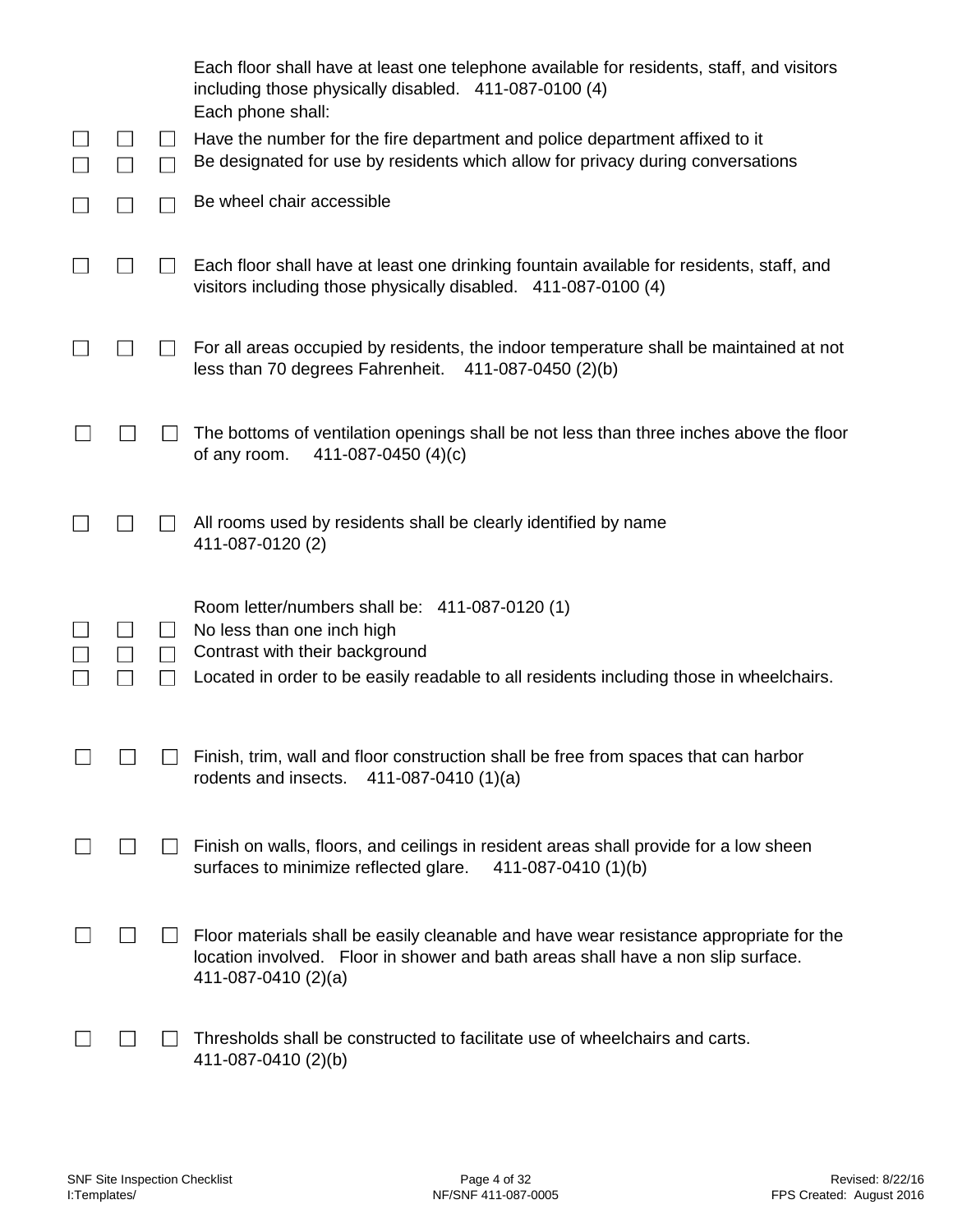|  | Closets that are ten or more CF are considered as occupiable spaces.<br>411-087-0400 $(1)(a)(D)$                                                                                                                                                                                                                                                                 |
|--|------------------------------------------------------------------------------------------------------------------------------------------------------------------------------------------------------------------------------------------------------------------------------------------------------------------------------------------------------------------|
|  | Top set rubber or vinyl base, where used, shall be sealed to the floor and walls.<br>411-087-0410 (2)(e)                                                                                                                                                                                                                                                         |
|  | Minimum ceiling height shall be a minimal 8'.<br>411-087-0410 (3)(a)                                                                                                                                                                                                                                                                                             |
|  | Rooms containing ceiling-mounted equipment shall have height required to<br>accommodate the equipment.<br>411-087-0410 (3)(a)(B)                                                                                                                                                                                                                                 |
|  | All spaces occupied by people, machinery, equipment within buildings, approaches to<br>buildings, and parking lots shall have lighting.<br>411-087-0430 (2)(a)                                                                                                                                                                                                   |
|  | Light fixtures shall be designed to minimize direct glare, e.g. indirect or diffused<br>lighting, and to minimize energy consumption. Bare light bulbs or tubes are not<br>allowed in resident areas or floor preparation areas<br>411-087-0430 (2)(b)                                                                                                           |
|  | Windows and skylights shall be utilized to minimize the need for artificial light and to<br>allow residents to experience the natural daylight cycle.  The use of windows and<br>skylights is especially important near entrances/exits. In order to avoid difficulty in<br>adjusting to light levels when entering or leaving the facility.<br>411-087-0430 (3) |
|  | Walls, floor, ceiling surfaces shall be designed/finished to minimize reflected glare.<br>High contrast surfaces shall be used to assist residents with limited visual acuity to<br>recognize the juncture between floor and wall, between wall and door, and between<br>floor and other objects. (e.g. toilet)<br>411-087-0430 (4)                              |
|  | New paint and other new finishes used on ceilings shall have a reflectance value of 80<br>percent or higher. Such paint/finishes shall have a low sheen or matte finish.<br>411-087-0430 (4)(a)                                                                                                                                                                  |
|  | New paint and other new finishes used on walls above 36" from the floor shall have a<br>reflectance value of 60 percent or higher. Such paint/finishes shall have a low sheen<br>or matte finish.<br>411-087-0430 (4)(b)                                                                                                                                         |
|  | Floors shall have a low sheen or matte finish.<br>411-087-0430 $(4)(c)$                                                                                                                                                                                                                                                                                          |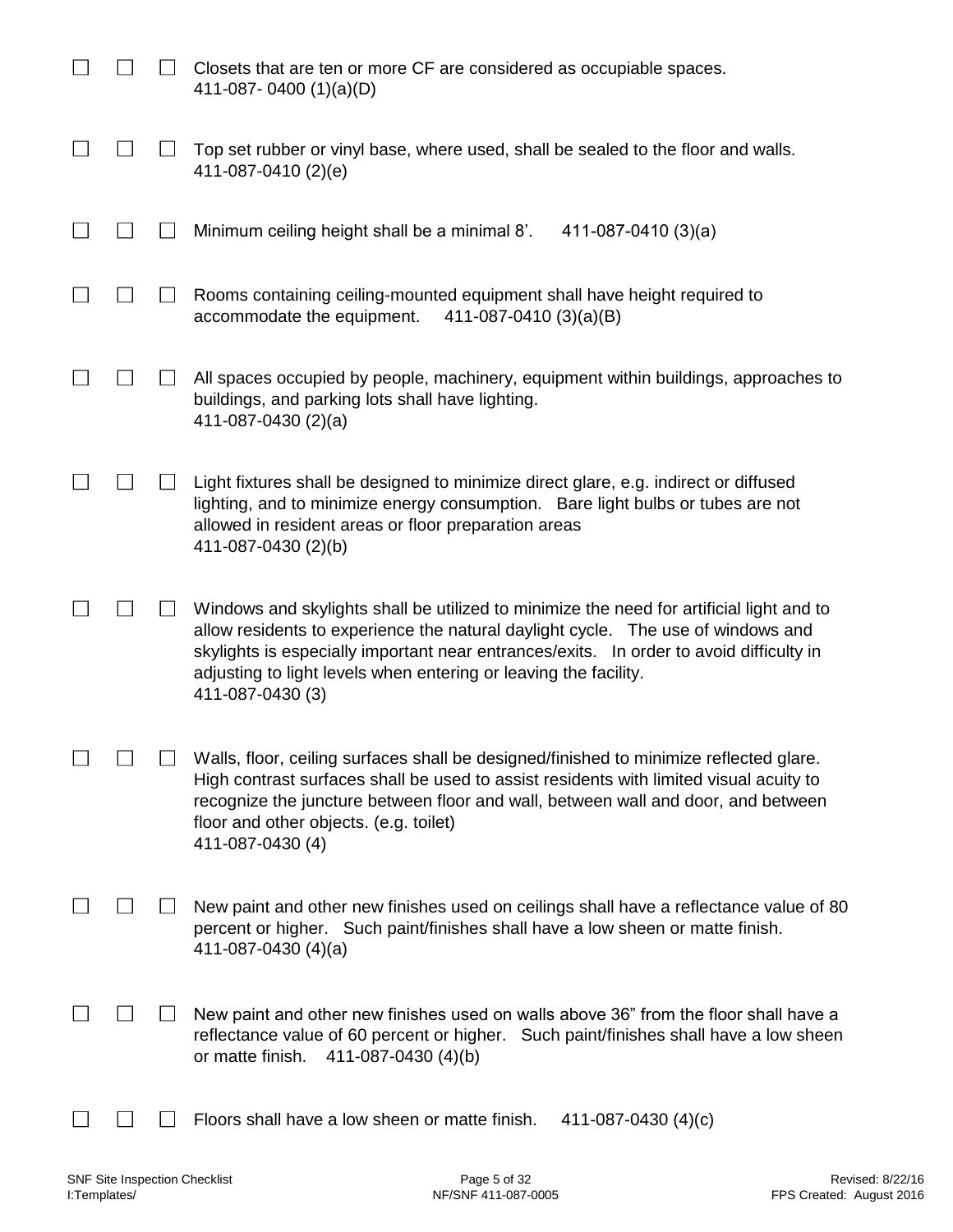|  | $\Box$ All windows shall have coverings which minimize glare without blocking out all light. |
|--|----------------------------------------------------------------------------------------------|
|  | 411-087-0430 (4)(d)                                                                          |

 $\begin{array}{ccc} & \text{ } & \text{ } & \text{ } \\ \text{ } & \text{ } & \text{ } & \text{ } \\ \end{array}$  $\Box$ The facility shall have an exit door alarm system which alerts the staff when an exit door is opened or when a resident departs, or any other system determined to be acceptable to the Division in writing. 411-087-0440 (1)

### **COMMON AREAS**

| <b>RESIDENT DINING/LIVING/ACTIVITIES AREA:</b> |                  |                                                                                                                                                                                                                                                                                                                                               |  |  |
|------------------------------------------------|------------------|-----------------------------------------------------------------------------------------------------------------------------------------------------------------------------------------------------------------------------------------------------------------------------------------------------------------------------------------------|--|--|
|                                                | NO NA<br>$\perp$ | Each facility shall have a solarium, living room, or sun porch for the use of residents on<br>each floor. Such rooms must be provided with mechanical ventilation or with windows<br>that open<br>411-087-0300 (3)                                                                                                                            |  |  |
|                                                |                  | All outer windows that open shall have insect screens. 411-087-0400 (2)(a)                                                                                                                                                                                                                                                                    |  |  |
|                                                |                  | Storage space shall be provided for activity equipment and supplies<br>411-087-0300 (1)                                                                                                                                                                                                                                                       |  |  |
|                                                |                  | Acoustical ceilings shall be provided for corridors in resident areas, nurses stations,<br>dayrooms, recreation rooms, dining areas and waiting areas.  Other methods of sound<br>control (e.g. carpeting) will be accepted by the Division if they meet STC classification<br>requirements in Table 1 of these rules.<br>411-087-0410 (3)(c) |  |  |
|                                                |                  | Ambient Lighting intensity of all Dining areas at 3 feet above the floor and equal 50<br>411-087-0300 (4) & Table 4<br>FC.                                                                                                                                                                                                                    |  |  |
|                                                |                  | Center of Area                                                                                                                                                                                                                                                                                                                                |  |  |
|                                                |                  | <b>Outer Perimeter</b>                                                                                                                                                                                                                                                                                                                        |  |  |
|                                                |                  | Point Equidstant between                                                                                                                                                                                                                                                                                                                      |  |  |
|                                                |                  | Ambient lighting intensity in all Activity areas at 3 feet above the floor and equal 30 FC<br>411-087-0300 (4) & Table 4                                                                                                                                                                                                                      |  |  |
|                                                |                  | Center of Area                                                                                                                                                                                                                                                                                                                                |  |  |
|                                                |                  | <b>Outer Perimeter</b>                                                                                                                                                                                                                                                                                                                        |  |  |
|                                                |                  | Point Equidstant between                                                                                                                                                                                                                                                                                                                      |  |  |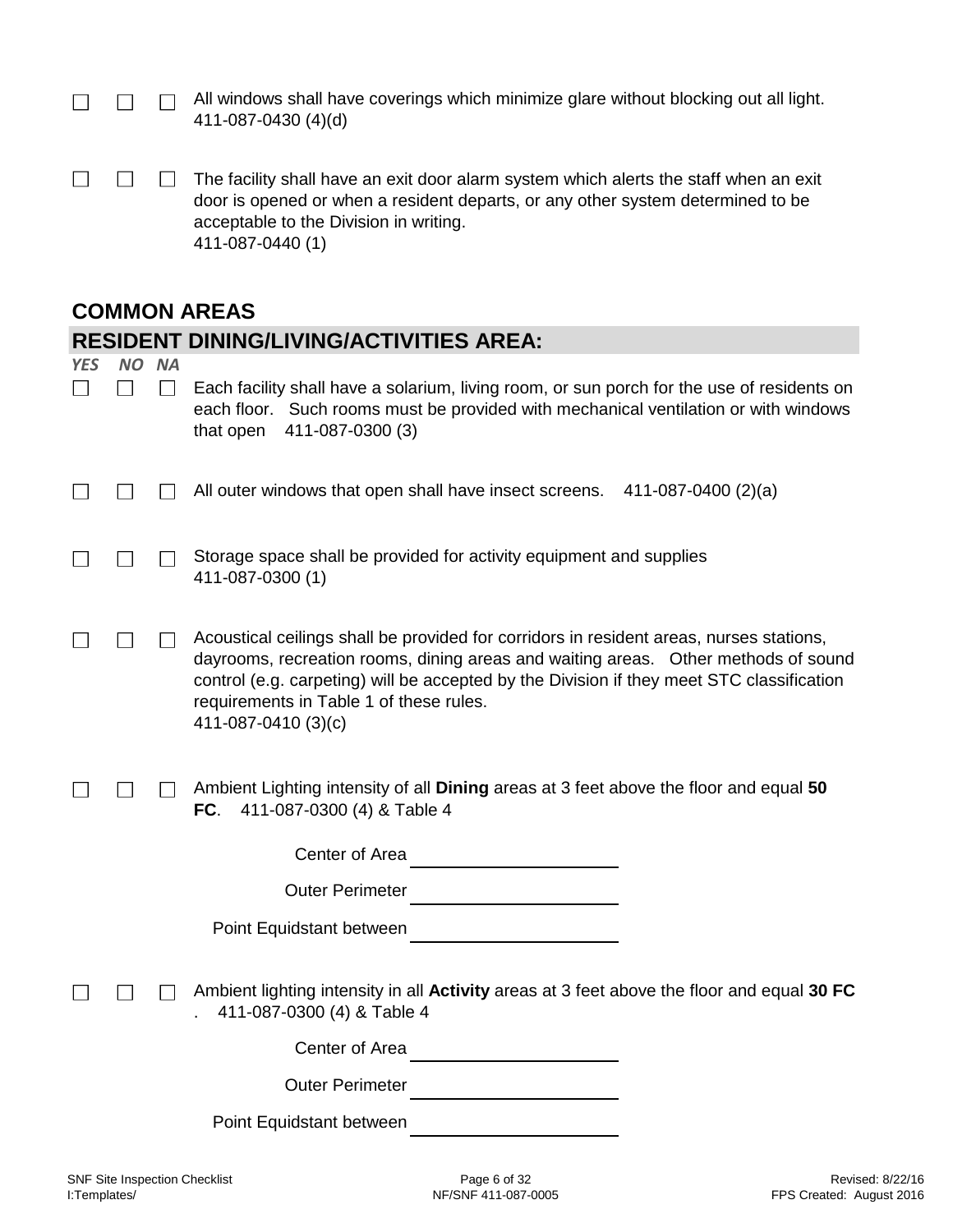$\Box$ Task lighting intensity in all **Activity** Areas at work surface and equal **50 FC**. 411-087-0300 (4) & Table 4

|     |                   |                            | <b>Center of Work Surface</b>                                                                                                                                                                                                                               |
|-----|-------------------|----------------------------|-------------------------------------------------------------------------------------------------------------------------------------------------------------------------------------------------------------------------------------------------------------|
|     |                   |                            | <b>Outer Perimeter</b>                                                                                                                                                                                                                                      |
|     |                   |                            | Point Equidstant between                                                                                                                                                                                                                                    |
|     |                   |                            |                                                                                                                                                                                                                                                             |
|     | <b>CORRIDORS:</b> |                            |                                                                                                                                                                                                                                                             |
| YES | NO.               | <b>NA</b><br>$\mathcal{L}$ | All resident corridors/hallways serving resident living areas shall be a minimum of eight<br>feet in width.<br>411-087-360 (1)                                                                                                                              |
|     |                   |                            | Items such as drinking fountains, telephone booths, vending machines, and portable<br>equipment shall be located so as not to restrict corridor traffic or reduce the corridor<br>width below the required minimum.<br>411-087-0360 (2)                     |
|     |                   |                            | Handrails shall be provided on both sides of corridors used by residents and on all<br>stairways. A minimum clear distance of 1-1/2" shall be provided between the handrail<br>and the wall.<br>$411-087-0360(3)(a)$                                        |
|     |                   |                            | End of handrails shall be returned to the wall or otherwise be constructed to prevent<br>snagging the clothes of residents.<br>411-087-0360 (3)(b)                                                                                                          |
|     |                   |                            | Doors on all openings to corridors shall be swing type.<br>411-087-0400 (1)(B)                                                                                                                                                                              |
|     |                   |                            | Space shall be provided in front of and adjacent to doors to allow space for persons in<br>wheelchairs. 411-087-0400 (1)(b)(D) & 411-087-0400 (1)(a)(C)                                                                                                     |
|     |                   |                            | Doors except those to spaces such as small closets (less than 10 CF) which are not<br>subject to occupancy, shall not swing into corridors in a manner that might obstruct<br>traffic flow or reduce the required corridor width.<br>411-087-0400 (1)(a)(D) |
|     |                   |                            | Duplexes grounding receptacles for general use shall be installed approximately 50<br>feet apart in all corridors and within 25 feet of ends of corridors.<br>411-087-0420 (2)(b)                                                                           |

 $\overline{\phantom{0}}$ 

 $\equiv$ 

 $\overline{\phantom{a}}$ 

 $\Box$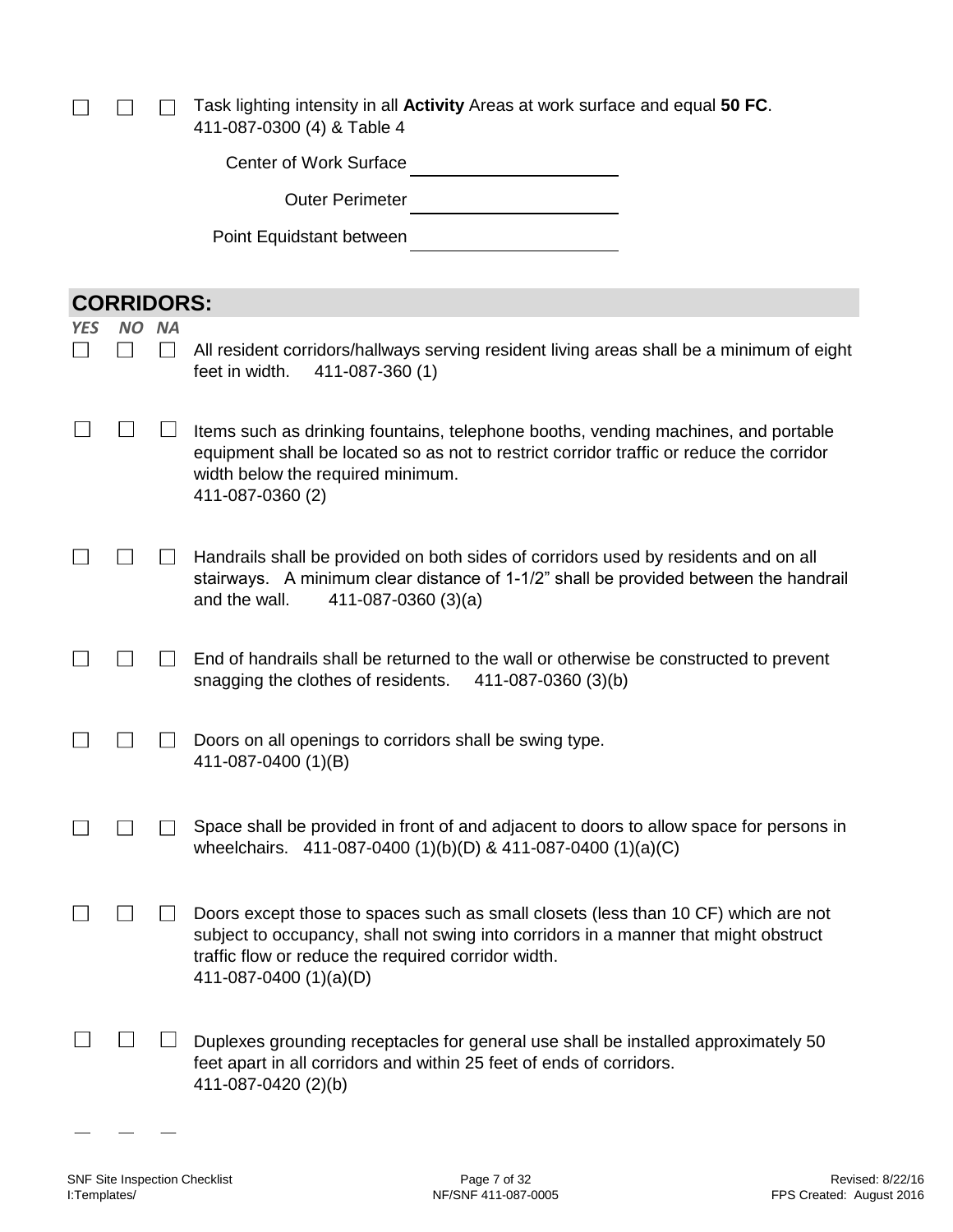|            |                   |              | Ceilings in corridors, storage rooms, toilet rooms, and closets shall be not less than<br>411-087-0410 (3)(a)(C)<br>7'6''                                                                                                                                                                                                                     |
|------------|-------------------|--------------|-----------------------------------------------------------------------------------------------------------------------------------------------------------------------------------------------------------------------------------------------------------------------------------------------------------------------------------------------|
|            |                   |              | Acoustical ceilings shall be provided for corridors in resident areas, nurses stations,<br>dayrooms, recreation rooms, dining areas and waiting areas.  Other methods of sound<br>control (e.g. carpeting) will be accepted by the Division if they meet STC classification<br>requirements in Table 1 of these rules.<br>411-087-0410 (3)(c) |
|            |                   |              | Ambient (Day) lighting intensity in Hallways at 3 feet above the floor and equal 30 FC.<br>411-087-0300 (4) & Table 4                                                                                                                                                                                                                         |
|            |                   |              | Center of Area<br><u> 1980 - Andrea Andrew Maria III (b. 1971)</u>                                                                                                                                                                                                                                                                            |
|            |                   |              | <b>Outer Perimeter</b><br><u> 1989 - Jan Barbara Barat, prima prima prima prima prima prima prima prima prima prima prima prima prima prim</u>                                                                                                                                                                                                |
|            |                   |              | Point Equidstant between                                                                                                                                                                                                                                                                                                                      |
|            |                   |              | Ambient (Night) lighting intensity in Hallways at 3 feet above the floor and equal 10<br>FC.<br>411-087-0300 (4) & Table 4                                                                                                                                                                                                                    |
|            |                   |              | Center of Area                                                                                                                                                                                                                                                                                                                                |
|            |                   |              | <b>Outer Perimeter</b>                                                                                                                                                                                                                                                                                                                        |
|            |                   |              | Point Equidstant between                                                                                                                                                                                                                                                                                                                      |
|            |                   |              | Ambient lighting intensity at Exit Stairways and Landings at 3 feet above the floor<br>and equal 30 FC. 411-087-0300 (4) & Table 4                                                                                                                                                                                                            |
|            |                   |              | Center of Area                                                                                                                                                                                                                                                                                                                                |
|            |                   |              | <b>Outer Perimeter</b>                                                                                                                                                                                                                                                                                                                        |
|            |                   |              | Point Equidstant between                                                                                                                                                                                                                                                                                                                      |
|            | <b>ELEVATORS:</b> |              |                                                                                                                                                                                                                                                                                                                                               |
| <b>YES</b> | <b>NO</b>         | <b>NA</b>    |                                                                                                                                                                                                                                                                                                                                               |
|            |                   | $\mathbf{I}$ | (1) Elevator = SNF with resident facilities or services located on a floor other than the<br>main entrance floor shall have at least one hospital-type electric or electro-hydraulic<br>elevators.<br>411-087-0490 & 411-087-0490 (1)(A)                                                                                                      |
|            | $\mathcal{L}$     | $\mathsf{L}$ | (2) Elevators = Buildings with 60 - 200 beds located on floors other than the main<br>entrance floor or where the major inpatient services are located on a floor other than<br>those containing resident beds shall have at least two elevators.<br>411-087-0490 (1)(b)                                                                      |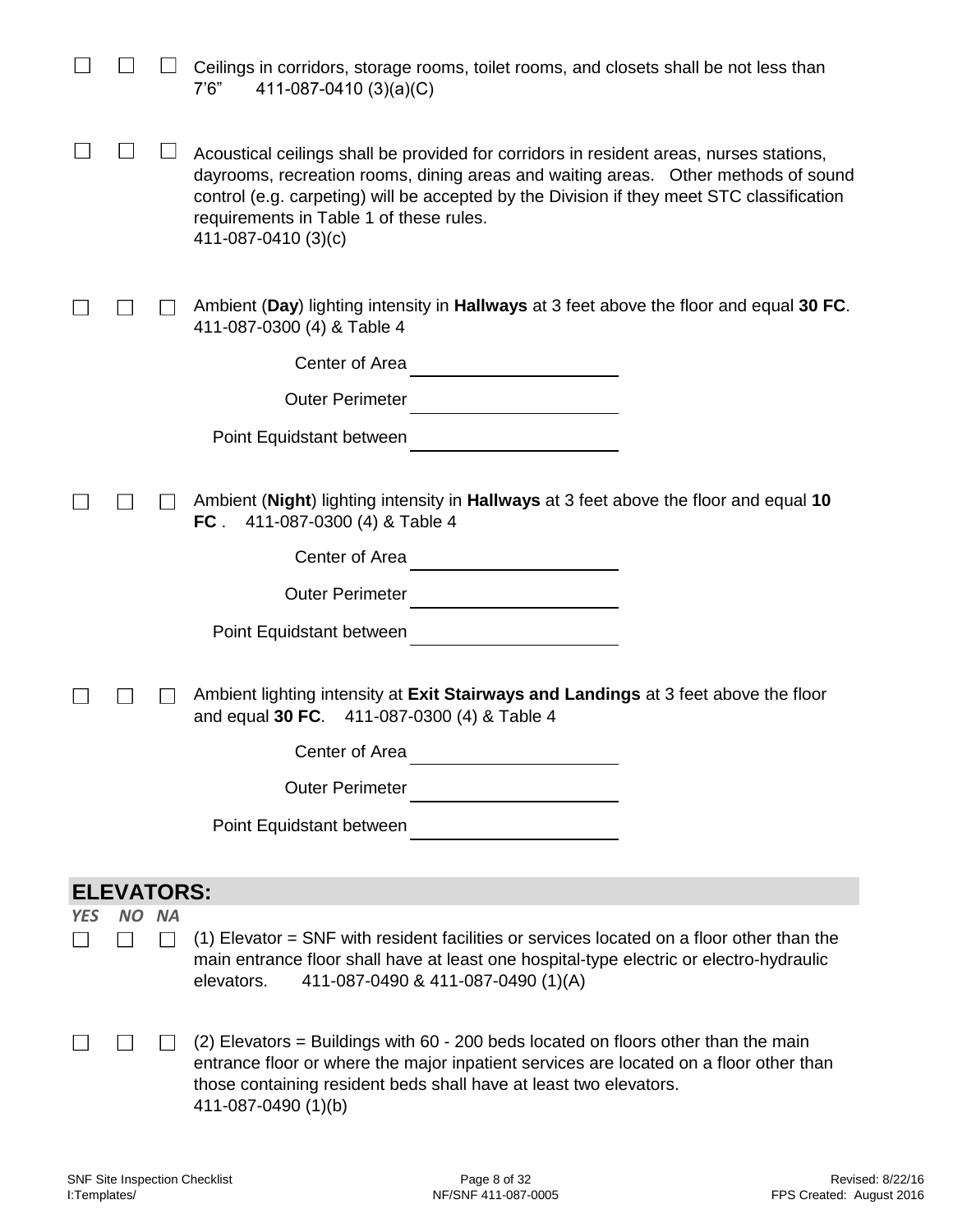|            |           |           | (3) Elevators = Buildings with more than 200 beds located on floors other than the<br>main entrance floor shall have at least three elevators.<br>411-0490 (1)(c)                                                                                            |
|------------|-----------|-----------|--------------------------------------------------------------------------------------------------------------------------------------------------------------------------------------------------------------------------------------------------------------|
|            |           |           | Cars of hospital elevator shall have inside dimensions that will accommodate a<br>resident bed and attendants and shall be at least five feet wide by seven feet six<br>inches deep. 411-087-0490 (2)(a)                                                     |
|            |           |           | The car door shall have a clear opening of not less than three feet eight inches.<br>411-087-0490 $(2)(a)$                                                                                                                                                   |
|            |           |           | Elevators, except freight elevators, shall be equipped with a two-way special service<br>switch to permit cars to bypass all landing button calls and be dispatched directly to<br>any floor. 411-087-0490 (2)(c)                                            |
|            |           |           | Elevator controls, alarm buttons, signals, and telephone shall be accessible to<br>wheelchair occupants and usable by the blind.<br>411-087-0490 (2)(d)                                                                                                      |
|            |           |           | Ambient lighting intensity in all Elevator Interiors at 3 feet above the floor and equal<br>30 FC.<br>411-087-0300 (4) & Table 4                                                                                                                             |
|            |           |           | Center of Area                                                                                                                                                                                                                                               |
|            |           |           | <b>Outer Perimeter</b>                                                                                                                                                                                                                                       |
|            |           |           | Point Equidstant between                                                                                                                                                                                                                                     |
|            |           |           | <b>STORAGE AREAS:</b>                                                                                                                                                                                                                                        |
| <b>YES</b> | <b>NO</b> | <b>NA</b> |                                                                                                                                                                                                                                                              |
|            |           |           | The facility shall have a maintenance shop or area and tools required for equipment<br>411-087-0350 (1)<br>maintenance.                                                                                                                                      |
|            |           |           | General storage rooms(s) shall have a total area of not less than 5 SF per bed. This<br>space shall include an equipment storage room on each resident floor for equipment<br>such as TV stands, inhalators, air mattresses and walkers.<br>411-087-0340 (1) |
|            |           |           | Separate storage space shall be provided for storage of commodes (this may be in the<br>soiled utility room.) 411-087-0340 (1)                                                                                                                               |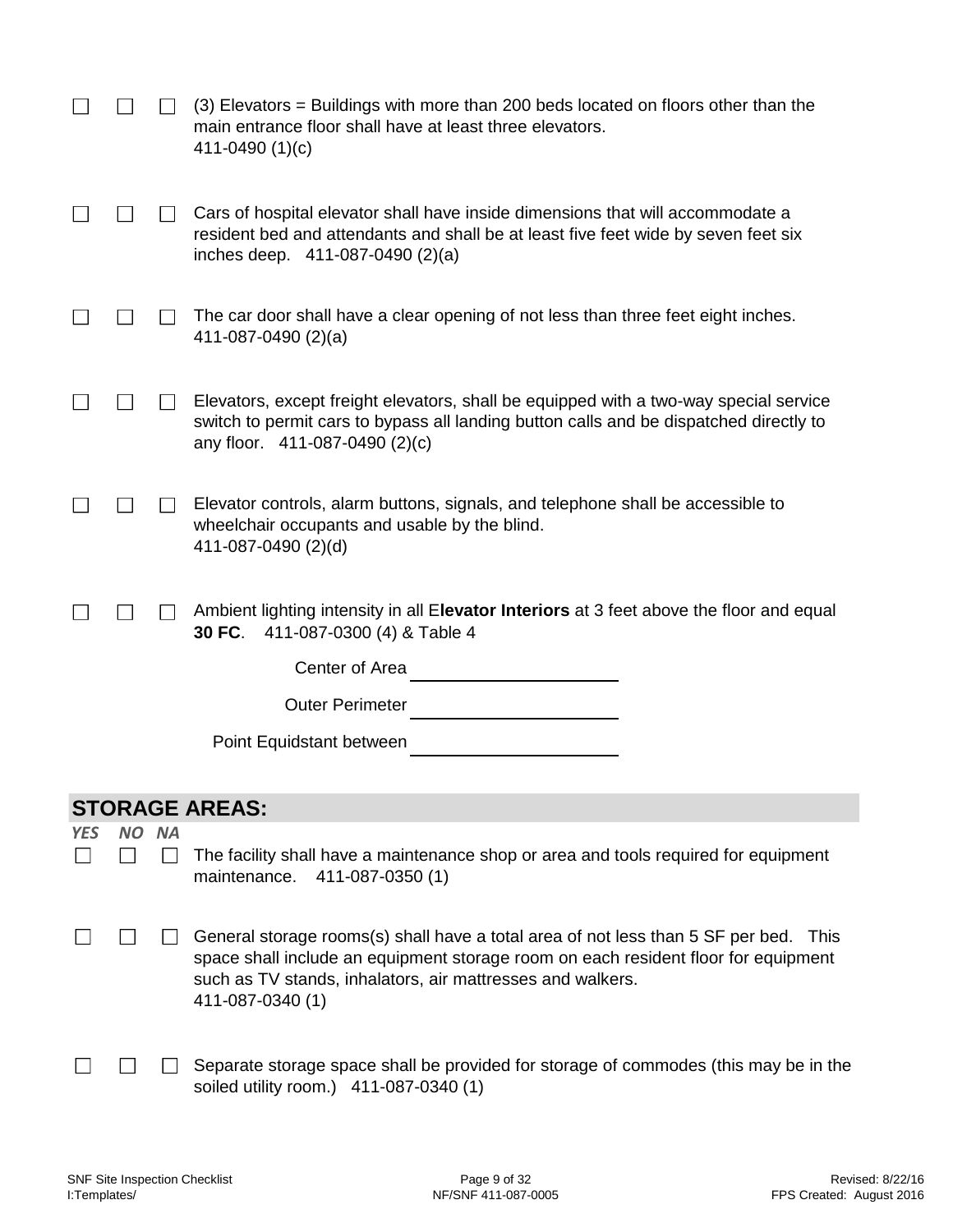|            |       | There shall also be space located out of the path of normal traffic on each floor for<br>stretchers and wheelchairs.<br>411-087-0340 (1)                                                                                                                                                                                                                                                                                                                                         |
|------------|-------|----------------------------------------------------------------------------------------------------------------------------------------------------------------------------------------------------------------------------------------------------------------------------------------------------------------------------------------------------------------------------------------------------------------------------------------------------------------------------------|
|            |       | There shall be separate areas for storage of clean linens and food.<br>411-087-0340 (2)                                                                                                                                                                                                                                                                                                                                                                                          |
|            |       | Ceilings in corridors, storage rooms, toilet rooms, and closets shall be not less than<br>411-087-0410 $(3)(a)(C)$<br>7'6''                                                                                                                                                                                                                                                                                                                                                      |
|            |       | Stored fuel capacity shall be sufficient for not less than 24-hours operation of the<br>generator.<br>411-087-0420 (3)(d)                                                                                                                                                                                                                                                                                                                                                        |
|            |       | <b>PUBLIC RESTROOMS:</b>                                                                                                                                                                                                                                                                                                                                                                                                                                                         |
| <b>YES</b> | NO NA |                                                                                                                                                                                                                                                                                                                                                                                                                                                                                  |
|            |       | Toilets, hand wash sinks, & baths shall be provided in accordance with ADA                                                                                                                                                                                                                                                                                                                                                                                                       |
|            |       | In addition to the toilet rooms for residents, there shall be at least one toilet room on<br>each floor with hand wash sink available for facility employees and visitors.<br>411-087-0310 (2)(b)                                                                                                                                                                                                                                                                                |
|            |       | Such toilets shall be clearly identified for public use and shall be directly accessible<br>from the corridor, public lounge, or waiting area.<br>411-087-0310 (2)(b)                                                                                                                                                                                                                                                                                                            |
|            |       | All room containing toilets shall be equipped with doors and hardware which will permit<br>access from the outside in any emergency. When such rooms have only one opening<br>or are smaller than 25 SF, the doors shall be capable of opening outward or are<br>smaller than 25 SF, the doors shall be capable of opening outward or be otherwise<br>designed to be open without need to push against a resident who may have collapsed<br>within the room.<br>411-087-0310 (c) |
|            |       | All hand wash sinks shall be trimmed with single-lever or wrist-blade faucet handles<br>which are operable without the use of hands.<br>411-087-0310 (3)(a)(E)                                                                                                                                                                                                                                                                                                                   |
|            |       | Hand wash sinks shall be wheelchair accessible $411-087-0310(3)(a)(C)$                                                                                                                                                                                                                                                                                                                                                                                                           |
|            |       | Hand wash sinks shall be securely anchored to withstand an applied vertical load of<br>not less than 250 pounds on the front of the fixture.<br>411-087-0310 (3)(a)(B)                                                                                                                                                                                                                                                                                                           |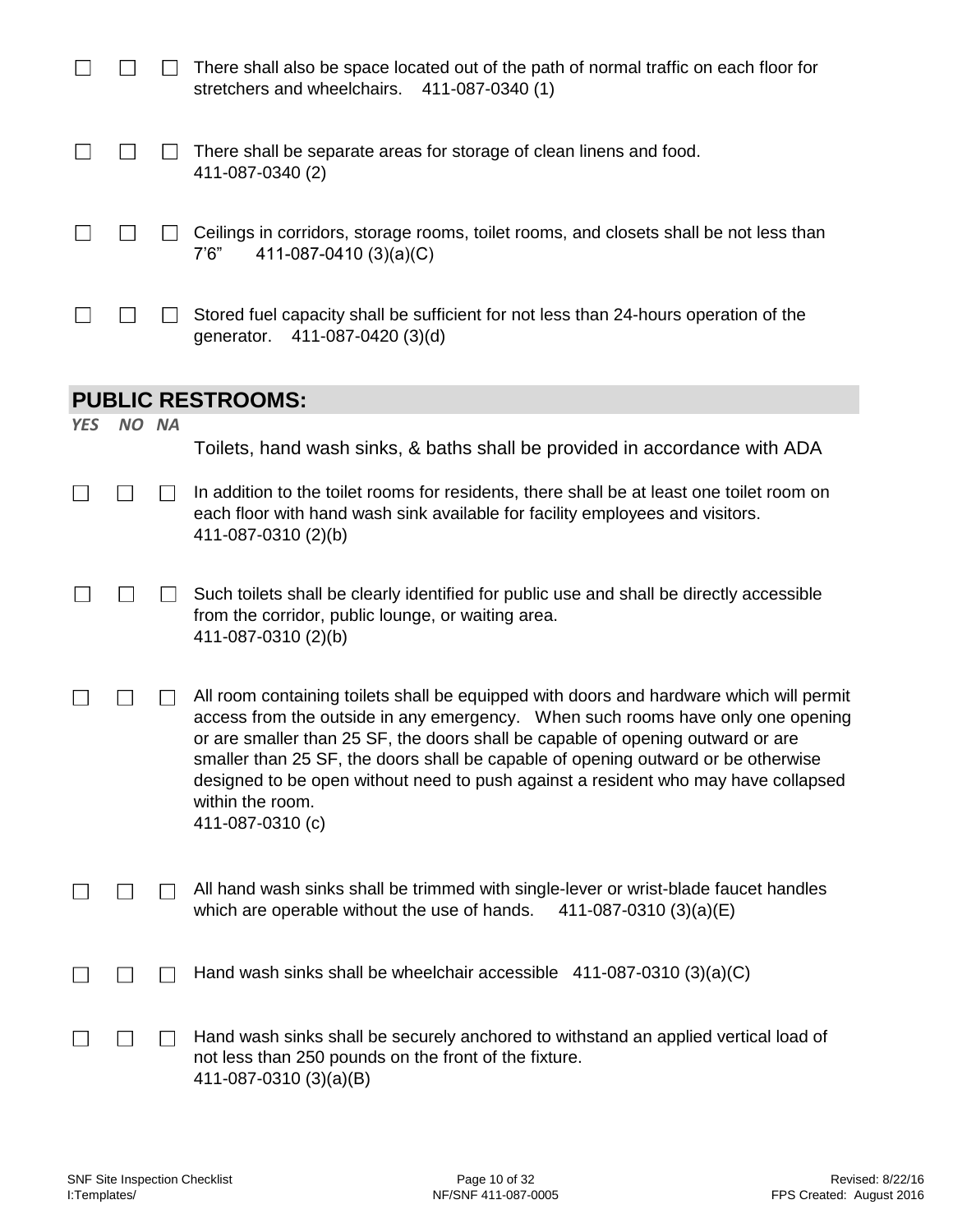|                                                         |  | Each bath toilet and shower room must have an electric call system<br>411-087-0440 (2)(b)                                                                                                                                                                                                       |  |  |
|---------------------------------------------------------|--|-------------------------------------------------------------------------------------------------------------------------------------------------------------------------------------------------------------------------------------------------------------------------------------------------|--|--|
|                                                         |  | Provisions for hand drying shall be included at all hand wash sinks except scrub sinks.<br>These shall be single use separate individual paper or cloth units enclosed in such a<br>way as to provide protection against dust or soil and insure single unit dispensing.<br>411-087-0310 (3)(c) |  |  |
|                                                         |  | Wall finishes shall be easily cleanable and in the immediate area of plumbing fixtures,<br>shall be smooth and moisture resistant.<br>411-087-0410 $(4)(a)$                                                                                                                                     |  |  |
|                                                         |  | All outlets within 5' of a sink shall be a GFI type outlet. 411-087-0420 (2)(c)                                                                                                                                                                                                                 |  |  |
|                                                         |  | Ceilings in corridors, storage rooms, toilet rooms, and closets shall be not less than<br>411-087-0410 (3)(a)(C)<br>7'6''                                                                                                                                                                       |  |  |
|                                                         |  | Hot water at handwashing sink shall be within a range of 105 - 120 degrees<br>Fahrenheit.<br>411-087-0310 $(1)(a)$                                                                                                                                                                              |  |  |
|                                                         |  | $Reading =$                                                                                                                                                                                                                                                                                     |  |  |
|                                                         |  | Ambient lighting intensity in all public restrooms shall comply with Table 4 and equal 20<br>FC.<br>411-087-0300 (4)                                                                                                                                                                            |  |  |
|                                                         |  | Center of Work Area                                                                                                                                                                                                                                                                             |  |  |
|                                                         |  | <b>Outer Perimeter</b>                                                                                                                                                                                                                                                                          |  |  |
|                                                         |  | Point Equidistant between                                                                                                                                                                                                                                                                       |  |  |
|                                                         |  | Task lighting intensity in all public restrooms shall comply with Table 4 and equal 30<br>FC.<br>411-087-0300 (4)                                                                                                                                                                               |  |  |
|                                                         |  | <b>Center of Work Surface</b>                                                                                                                                                                                                                                                                   |  |  |
|                                                         |  | <b>Outer Perimeter</b>                                                                                                                                                                                                                                                                          |  |  |
|                                                         |  | Point Equidistant between                                                                                                                                                                                                                                                                       |  |  |
|                                                         |  |                                                                                                                                                                                                                                                                                                 |  |  |
| <b>THERAPY SERVICES: Physical, Occupational, Speech</b> |  |                                                                                                                                                                                                                                                                                                 |  |  |

*YES NO NA*

The therapy services areas shall include: 411-087-0210 (1)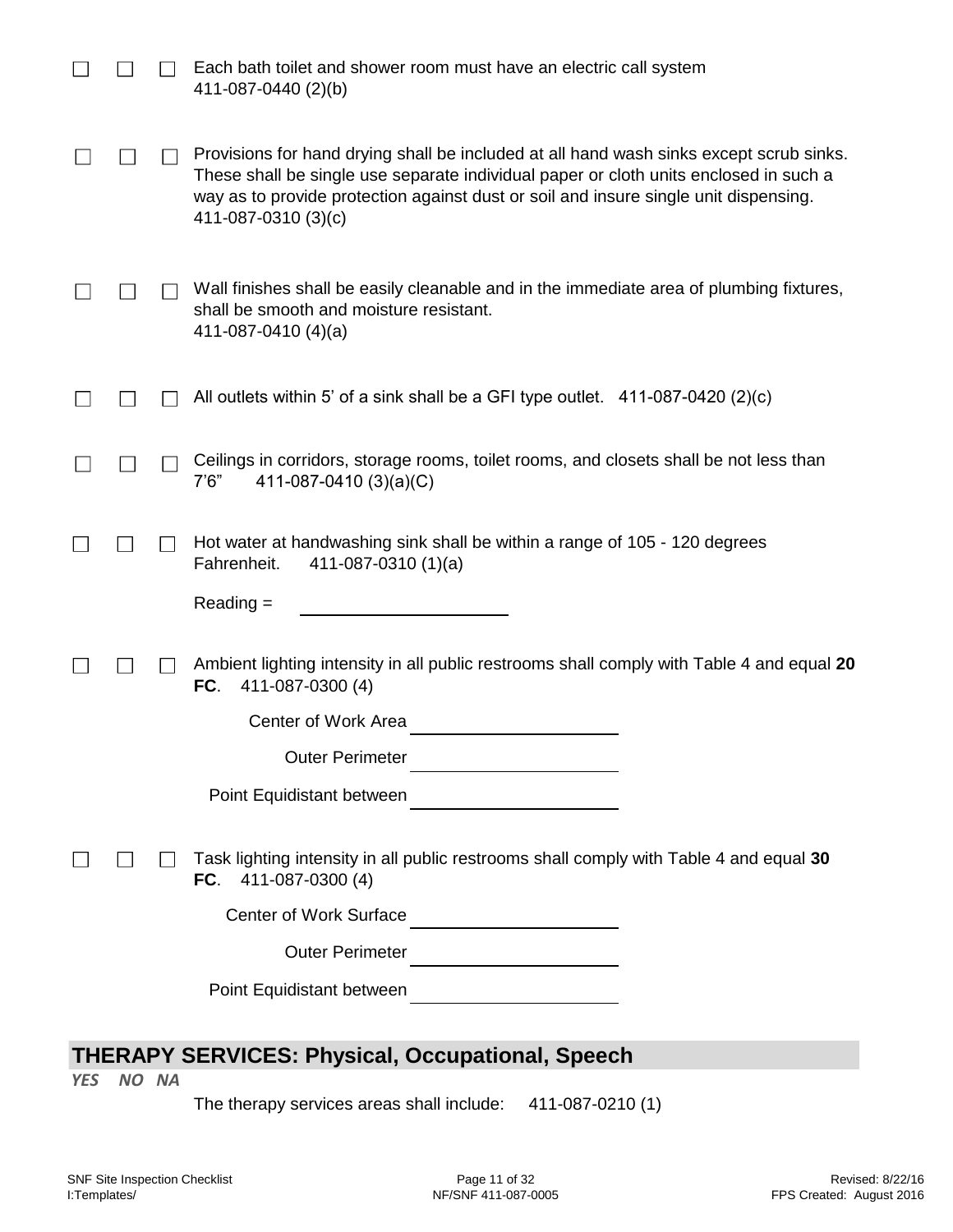|  | A minimum floor area of 250 SF. Sufficient to meet therapy services needs as<br>outlined in facility policies.<br>$411-087-0210(1)(a)$                                                                                                            |
|--|---------------------------------------------------------------------------------------------------------------------------------------------------------------------------------------------------------------------------------------------------|
|  | Space and equipment for facility programs which may include thermotherapy,<br>diatherny, ultrasonic, and hydrotherapy.<br>411-087-0210 (1)(b)                                                                                                     |
|  | A cubicle curtain shall be provided around each individual treatment area.<br>411-087-0210 (1)(b)                                                                                                                                                 |
|  | Provisions shall include hand wash sink (one sink may service more than one cubicle.)<br>411-087-0210 (1)(b)                                                                                                                                      |
|  | Deep sink a minimum or 22 inches by 21 inches by ten inches deep. The deep sink<br>may also service as the hand wash sink.<br>411-087-0210 (1)(e)                                                                                                 |
|  | All outlets within 5' of a sink shall be a GFI type outlet.<br>411-087-0420 (2)(c)                                                                                                                                                                |
|  | Space for equipment for exercise<br>411-087-0210 (1)(c)                                                                                                                                                                                           |
|  | Storage for clean and soiled linens, supplies and equipment (including wheelchairs and<br>stretchers)<br>411-087-0210 (1)(d)                                                                                                                      |
|  | Activity, recreation and exercise rooms, and similar spaces where impact noises may<br>be generated shall not be located directly over resident bed areas unless special<br>provisions are made to minimize such noise.<br>411-087-0410 (3)(a)(E) |
|  | Ambient lighting intensity in all Therapy Rooms at 3 feet above the floor and equal 30<br>FC.<br>411-087-0300 (4) & Table 4                                                                                                                       |
|  | Center of Work Area                                                                                                                                                                                                                               |
|  | <b>Outer Perimeter</b>                                                                                                                                                                                                                            |
|  | Point Equidstant between                                                                                                                                                                                                                          |
|  | Task lighting intensity in all Therapy Rooms at work surface and equal 50 FC.<br>411-087-0300 (4) & Table 4                                                                                                                                       |
|  | <b>Center of Work Surface</b>                                                                                                                                                                                                                     |
|  | <b>Outer Perimeter</b>                                                                                                                                                                                                                            |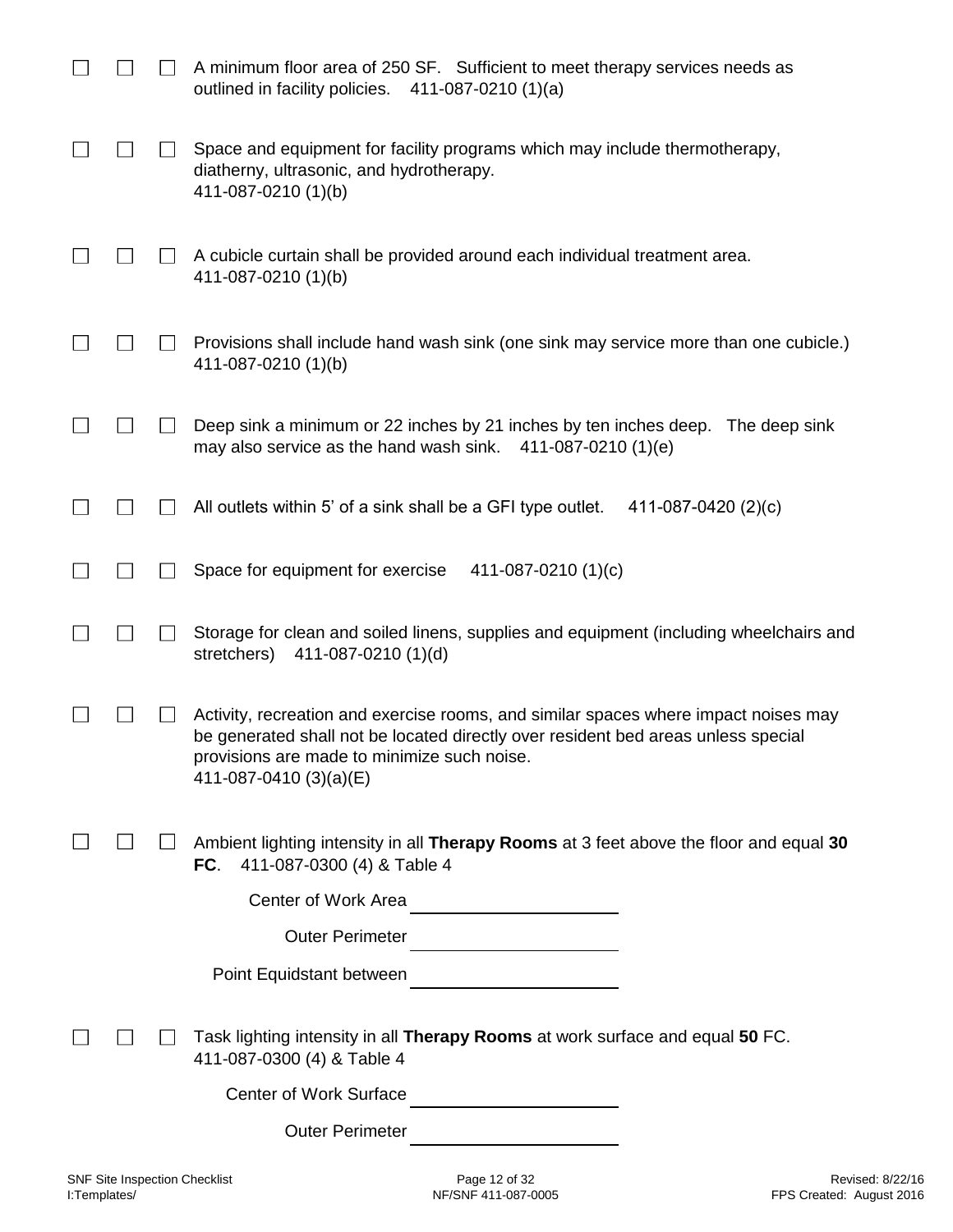|  | <b>PHARMACY SERVICES:</b> |
|--|---------------------------|
|--|---------------------------|

|            |        | I IIAI\IIIAVI JLI\VIVLJ.                                                                                                                                                                                                                        |
|------------|--------|-------------------------------------------------------------------------------------------------------------------------------------------------------------------------------------------------------------------------------------------------|
| <b>YES</b> | NO NA  | Pharmaceutical services may be by arrangement with a convenient off-site facility but<br>must include provisions for 24-hour emergency service.<br>411-087-0220 (1)                                                                             |
|            |        | When provided, the pharmacy/drug room shall be:<br>411-087-0220 (2)<br>Properly ventilated<br>Include a medication refrigerator<br>A sink with hot and cold running water<br>The pharmacy/drug room may be combined with the clean utility room |
|            |        | All outlets within 5' of a sink shall be a GFI type outlet.<br>411-087-0420 (2)(c)                                                                                                                                                              |
|            |        | Ambient lighting intensity in Pharmacy/Drug Rooms at 3 feet above the floor and<br>equal 30 FC. 411-087-0300 (4) & Table 4<br>Center of Work Area                                                                                               |
|            |        | <b>Outer Perimeter</b>                                                                                                                                                                                                                          |
|            |        | Point Equidstant between                                                                                                                                                                                                                        |
|            |        | Task lighting intensity in Pharmacy/Drug Rooms at 3 feet above the floor and equal<br>75 FC.<br>411-087-0300 (4) & Table 4                                                                                                                      |
|            |        | <b>Center of Work Surface</b>                                                                                                                                                                                                                   |
|            |        | <b>Outer Perimeter</b>                                                                                                                                                                                                                          |
|            |        | Point Equidstant between                                                                                                                                                                                                                        |
|            |        | 24-hour distribution of medicine to residents may be a medicine preparation room or<br>unit, a self-contained medicine dispensing unit, or by another approved system.<br>411-087-0220 (3)                                                      |
|            | $\Box$ | A medicine prep room/unit shall be: 411-087-0220 (3)<br>Under the nursing staff's visual control<br>Contain a work counter 411-087-0220 (3)<br>Hand wash sink 411-087-0220 (3)<br>Refrigerator                                                  |
|            |        | Locked storage for biologicals and drugs                                                                                                                                                                                                        |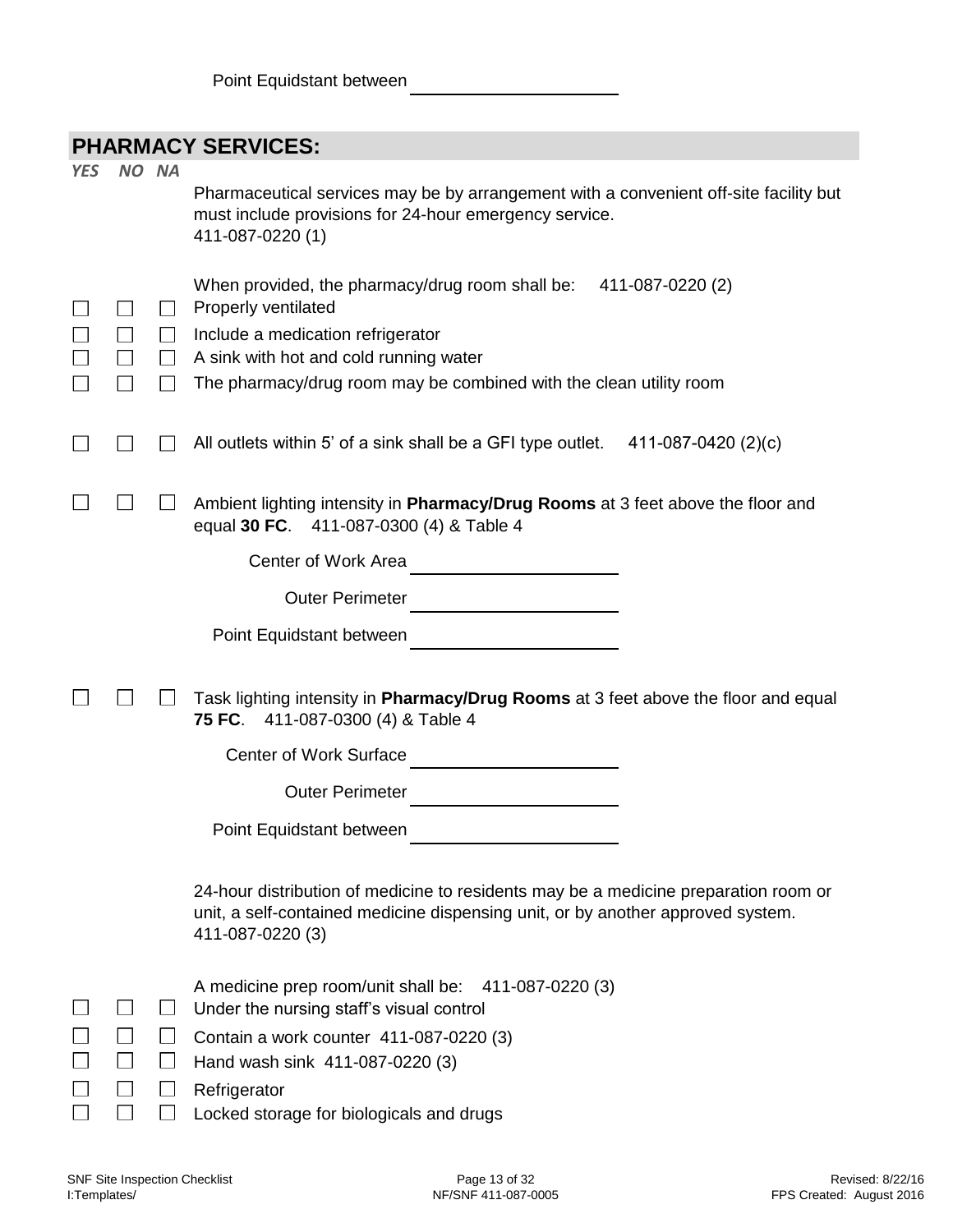|     |           | $\Box$    | A medicine dispensing unit may be: 411-087-0220 (3)<br>Located at or near the nurses station<br>In the clean utility room<br>In another space under direct control of the nursing staff.                                                          |
|-----|-----------|-----------|---------------------------------------------------------------------------------------------------------------------------------------------------------------------------------------------------------------------------------------------------|
|     |           |           | Ambient lighting intensity in all Med Prep Areas at 3 feet above the floor and equal 30<br>FC.<br>411-087-0300 (4) & Table 4                                                                                                                      |
|     |           |           | Center of Work Area<br><u> 1989 - Jan Barnett, fransk politiker</u>                                                                                                                                                                               |
|     |           |           | <b>Outer Perimeter</b>                                                                                                                                                                                                                            |
|     |           |           | Point Equidstant between                                                                                                                                                                                                                          |
|     |           |           | Task lighting intensity in all Med Prep Areas at work surface and equal 75 FC.<br>411-087-0300 (4) & Table 4                                                                                                                                      |
|     |           |           | <b>Center of Work Surface</b>                                                                                                                                                                                                                     |
|     |           |           | <b>Outer Perimeter</b>                                                                                                                                                                                                                            |
|     |           |           | Point Equidstant between                                                                                                                                                                                                                          |
|     |           |           |                                                                                                                                                                                                                                                   |
|     |           |           |                                                                                                                                                                                                                                                   |
|     |           |           | <b>ADMINISTRATION AREA:</b>                                                                                                                                                                                                                       |
| YES | <b>NO</b> | <b>NA</b> | General or individual office(s) shall be provided for business transactions, medical and<br>financial records, and administrative and profession staff.<br>411-087-0110 (1)                                                                       |
|     |           |           | Interview spaces(s) shall be provided for private interviews relating to social service<br>credit, and admissions. $411-087-0110(2)$                                                                                                              |
|     |           |           | The facility shall have an employee lounge and rooms for conferences, meetings and<br>in-service training. This requirement may be met with a multi-purpose room, but must<br>be in addition to space required for residents.<br>411-087-0330 (1) |
|     |           |           | Storage for office equipment, supplies and clinical records shall be provided.<br>411-087-0110 (3)                                                                                                                                                |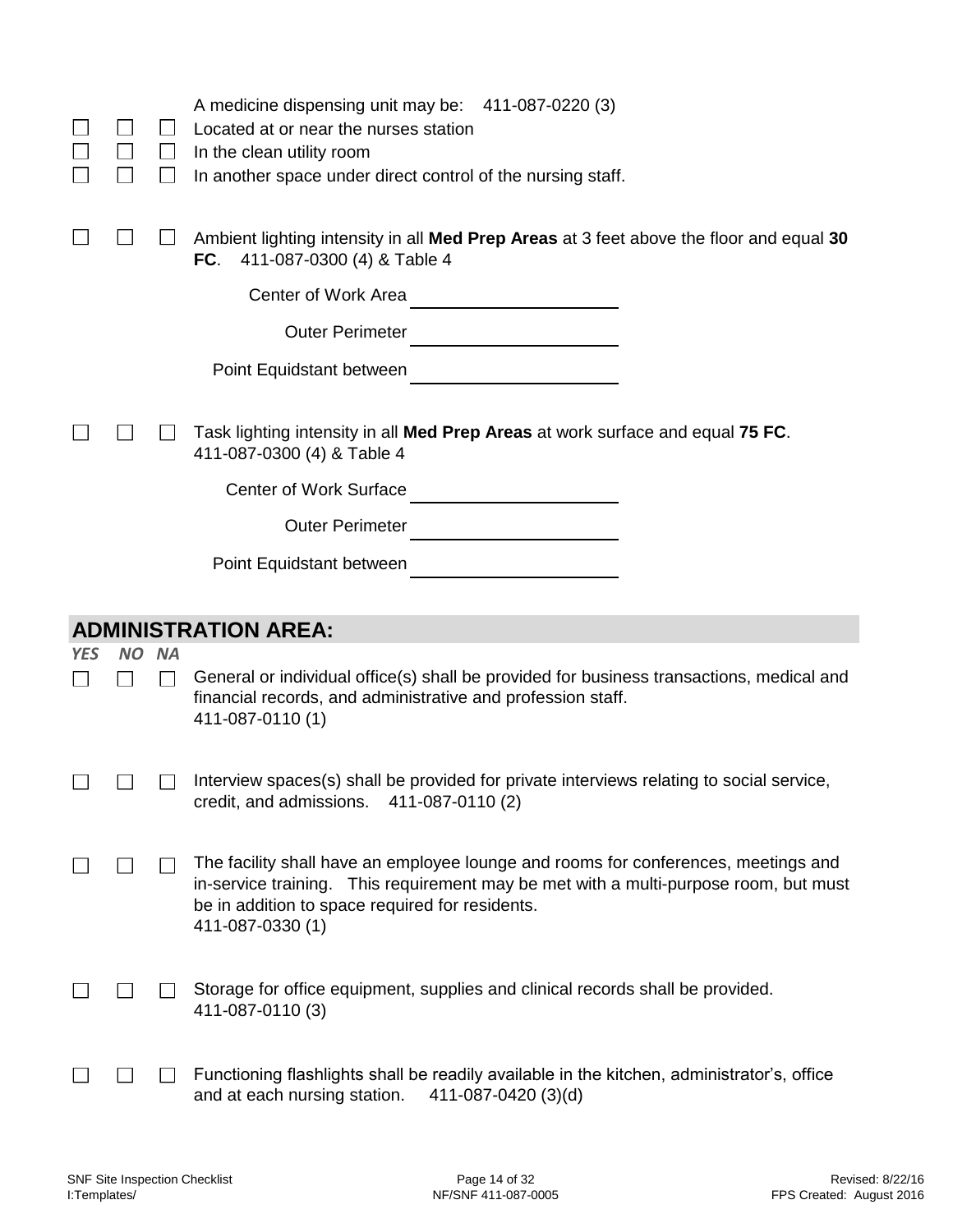|     |                           |           | Ambient (Day) lighting intensity in all Admin Areas at 3 feet above the floor and equal<br>30 FC.<br>411-087-0300 (4) & Table 4                                                                                                                                                                                                              |
|-----|---------------------------|-----------|----------------------------------------------------------------------------------------------------------------------------------------------------------------------------------------------------------------------------------------------------------------------------------------------------------------------------------------------|
|     |                           |           | Center of Work Area                                                                                                                                                                                                                                                                                                                          |
|     |                           |           | <b>Outer Perimeter</b>                                                                                                                                                                                                                                                                                                                       |
|     |                           |           | Point Equidstant between                                                                                                                                                                                                                                                                                                                     |
|     |                           |           | Task lighting intensity in all Admin Areas at work surface and equal 50 FC.<br>411-087-0300 (4) & Table 4                                                                                                                                                                                                                                    |
|     |                           |           | <b>Center of Work Surface</b>                                                                                                                                                                                                                                                                                                                |
|     |                           |           | <b>Outer Perimeter</b>                                                                                                                                                                                                                                                                                                                       |
|     |                           |           | Point Equidstant between                                                                                                                                                                                                                                                                                                                     |
|     |                           |           |                                                                                                                                                                                                                                                                                                                                              |
|     |                           |           | <b>NURSES STATIONS:</b>                                                                                                                                                                                                                                                                                                                      |
| YES | <b>NO</b><br>$\mathbf{I}$ | <b>NA</b> | Each floor with resident rooms shall have a nurse's station with space for charting and<br>storage for administrative supplies.<br>411-087-0150                                                                                                                                                                                              |
|     |                           |           | There shall be a hand wash sink, exclusive of resident and soiled utility room hand<br>wash sinks, within 20 feet of the nurses station.<br>411-087-0150 (1)                                                                                                                                                                                 |
|     |                           |           | All outlets within 5' of a sink shall be a GFI type outlet.<br>411-087-0420 (2)(c)                                                                                                                                                                                                                                                           |
|     |                           |           | Acoustical ceilings shall be provided for corridors in resident areas, nurses stations,<br>dayrooms, recreation rooms, dining areas and waiting areas. Other methods of sound<br>control (e.g. carpeting) will be accepted by the Division if they meet STC classification<br>requirements in Table 1 of these rules.<br>411-087-0410 (3)(c) |
|     |                           |           | The nurse call system shall register all calls at the nurses' station by both a visible and<br>audible signal. The nurse call system shall also register a visible signal in the corridor<br>adjacent to the door of the room from which the signal originated.<br>411-087-0440 (2)(c)                                                       |
|     |                           |           | The visible signal shall remain on until turned off at the location where the signal<br>411-087-0440 (2)(c)(A)<br>originated.                                                                                                                                                                                                                |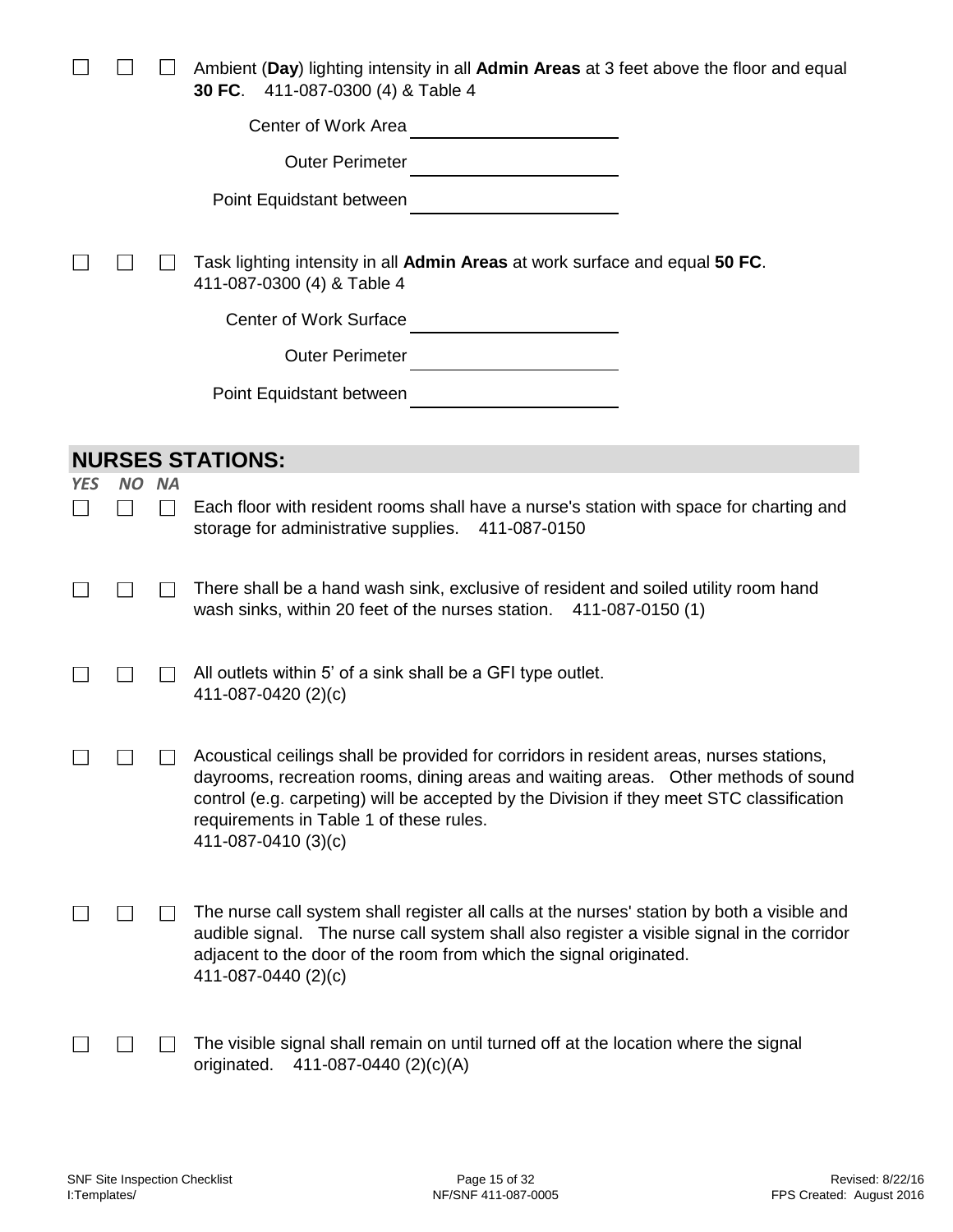|            |           |                | In multi-corridor units, additional visible signal shall be installed at corridor<br>411-087-0440 (2)(c)(B)<br>intersections.                     |
|------------|-----------|----------------|---------------------------------------------------------------------------------------------------------------------------------------------------|
|            |           |                | Functioning flashlights shall be readily available in the kitchen, administrator's, office<br>and at each nursing station.<br>411-087-0420 (3)(d) |
|            |           |                | Ambient (Day) lighting intensity in all Nurses Stations 3 feet above the floor and equal<br>30 FC.<br>411-087-0300 (4) & Table 4                  |
|            |           |                | Center of Work Area                                                                                                                               |
|            |           |                | <b>Outer Perimeter</b>                                                                                                                            |
|            |           |                | Point Equidstant between<br><u> 1989 - Johann Barbara, martin a</u>                                                                               |
|            |           |                |                                                                                                                                                   |
|            |           |                | Ambient (Night) lighting intensity in all Nurses Stations 3 feet above floor and equal<br>411-087-0300 (4) & Table 4<br><b>10 FC.</b>             |
|            |           |                | Center of Work Area                                                                                                                               |
|            |           |                | <b>Outer Perimeter</b>                                                                                                                            |
|            |           |                | Point Equidstant between                                                                                                                          |
|            |           |                |                                                                                                                                                   |
|            |           |                | Task (Day) lighting intensity in all Nurses Stations taken at work surface and equal 50<br>FC. $411-087-0300$ (4) & Table 4                       |
|            |           |                | Center of Work Surface                                                                                                                            |
|            |           |                | <b>Outer Perimeter</b>                                                                                                                            |
|            |           |                | Point Equidstant between                                                                                                                          |
|            |           |                |                                                                                                                                                   |
|            |           |                | Task (Night) lighting intensity in all Nurses Stations taken at work surface and equal<br>50 FC.<br>411-087-0300 (4) & Table 4                    |
|            |           |                | <b>Center of Work Surface</b>                                                                                                                     |
|            |           |                | <b>Outer Perimeter</b>                                                                                                                            |
|            |           |                | Point Equidstant between                                                                                                                          |
|            |           |                |                                                                                                                                                   |
|            |           |                | <b>PERSONAL CARE SERVICES:</b>                                                                                                                    |
| <b>YES</b> | <b>NO</b> | <b>NA</b>      |                                                                                                                                                   |
|            |           | $\blacksquare$ | Separate room or designated space and appropriate equipment shall be provided for<br>hair care and grooming needs of residents<br>411-087-0240    |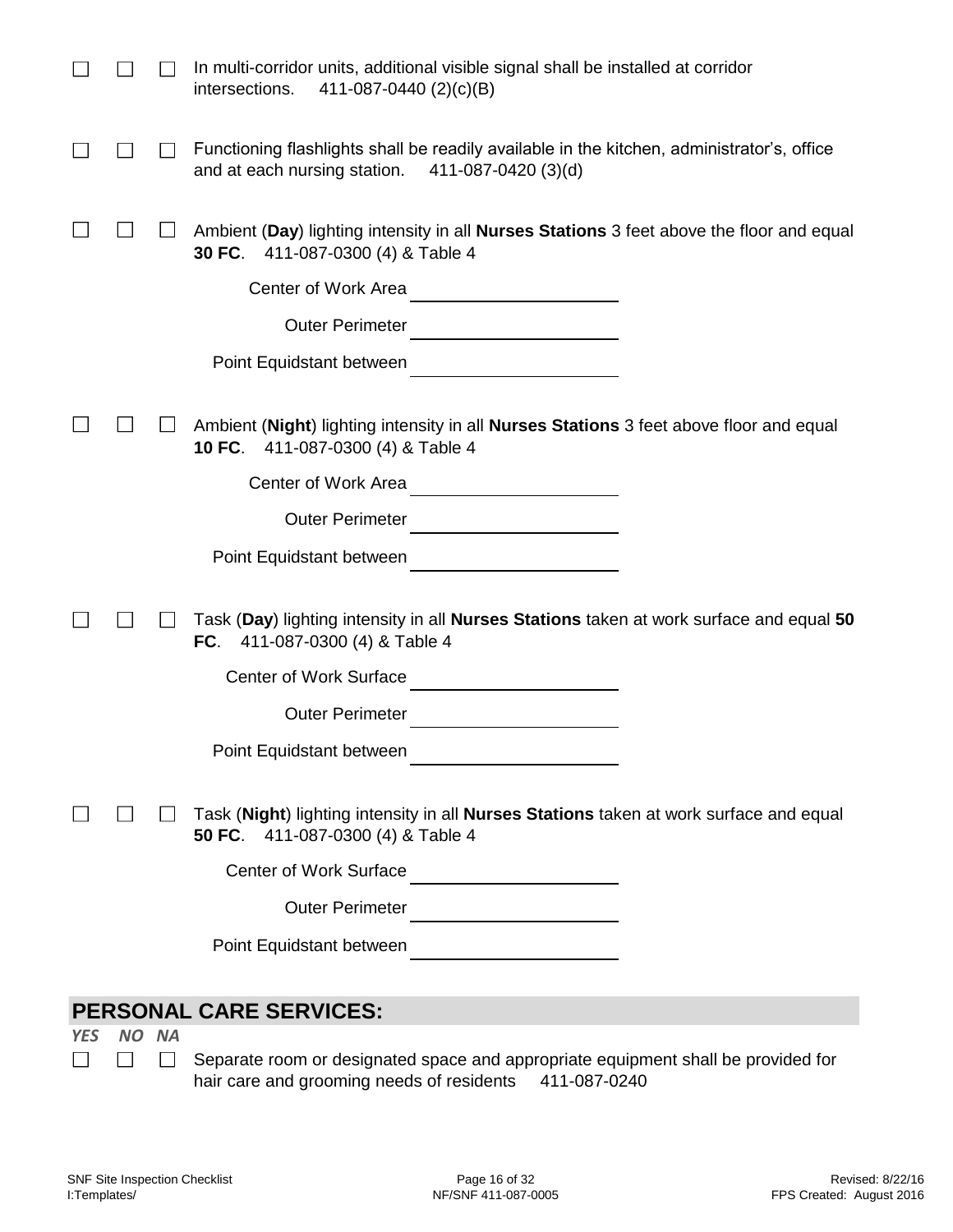|     |                 |           | Ambient lighting intensity in all <b>Personal Care Areas</b> at 3 feet above the floor and<br>equal 50 FC. 411-087-0300 (4) & Table 4                                                                                                                                                                                                        |
|-----|-----------------|-----------|----------------------------------------------------------------------------------------------------------------------------------------------------------------------------------------------------------------------------------------------------------------------------------------------------------------------------------------------|
|     |                 |           | Center of Work Area                                                                                                                                                                                                                                                                                                                          |
|     |                 |           | <b>Outer Perimeter</b>                                                                                                                                                                                                                                                                                                                       |
|     |                 |           | Point Equidstant between                                                                                                                                                                                                                                                                                                                     |
|     |                 |           |                                                                                                                                                                                                                                                                                                                                              |
|     |                 |           | <b>DAY CARE SERVICES:</b>                                                                                                                                                                                                                                                                                                                    |
| YES | NO.             | <b>NA</b> |                                                                                                                                                                                                                                                                                                                                              |
|     |                 |           | Facilities admitting day care residents shall have 40 SF of dining, recreation, living and<br>sleeping areas in addition to space required for other residents.<br>411-087-025 (1)                                                                                                                                                           |
|     |                 |           | Facilities admitting day care residents shall have either an unassigned bed or a folding<br>cot in an area where rest and privacy can be provided for each resident.<br>411-087-0250 (2)                                                                                                                                                     |
|     |                 |           | There shall be one toilet and one lavatory available for every 15 day care residents.<br>Such facilities shall be in close proximity to the area used by day care residents.<br>411-087-0250 (4)                                                                                                                                             |
|     |                 |           | Acoustical ceilings shall be provided for corridors in resident areas, nurses stations,<br>dayrooms, recreation rooms, dining areas and waiting areas. Other methods of sound<br>control (e.g. carpeting) will be accepted by the Division if they meet STC classification<br>requirements in Table 1 of these rules.<br>411-087-0410 (3)(c) |
|     | <b>DIETARY:</b> |           |                                                                                                                                                                                                                                                                                                                                              |
| YES | NΟ              | <b>NA</b> |                                                                                                                                                                                                                                                                                                                                              |
|     |                 |           | Construction, equipment and installation shall comply with OAR 333, Division 150 Food<br><b>Sanitation Rules.</b><br>411-087-0200                                                                                                                                                                                                            |
|     |                 |           | The dietary services area shall include: $411-087-0200$ (2)(a)(b)(c)(d)(e)                                                                                                                                                                                                                                                                   |
|     |                 |           | Space and equipment for preparing, cooking, and baking                                                                                                                                                                                                                                                                                       |
|     |                 |           | Space for tray assembly and distribution<br>Handwash sink                                                                                                                                                                                                                                                                                    |
|     | П               | $\Box$    | Ice making equipment which is easily cleanable. All ice dispensing equipment which is<br>not in the dietary services area but is accessible to residents shall be self dispensing.                                                                                                                                                           |
|     |                 |           | Design shall provide for flow of clean items/food and soiled items/food in a manner<br>which avoids potential for contamination.                                                                                                                                                                                                             |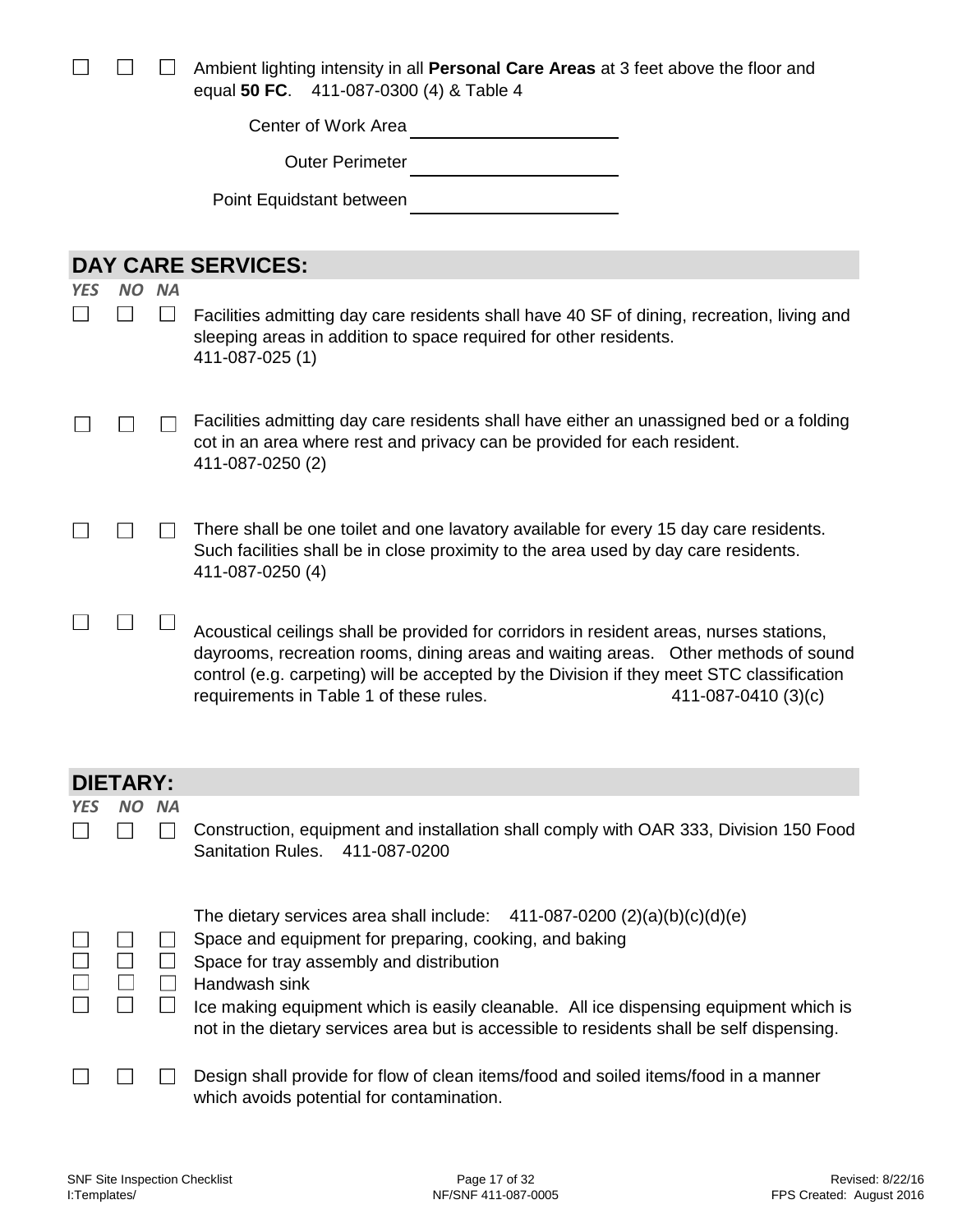|  |                 | The dietary services area shall include the following which shall be in the food<br>411-087-0200 (3)a)(b)(c)(d)(e)(f)(g)(h)<br>preparation area:                                                                                                              |
|--|-----------------|---------------------------------------------------------------------------------------------------------------------------------------------------------------------------------------------------------------------------------------------------------------|
|  | $\Box$          | Storage for seven days' supply food needs                                                                                                                                                                                                                     |
|  | $\perp$         | Cold storage for two days food needs                                                                                                                                                                                                                          |
|  | $\mathsf{L}$    | An area designated for receiving food supplies                                                                                                                                                                                                                |
|  | $\vert$ $\vert$ | Dishwashing equipment and work area                                                                                                                                                                                                                           |
|  |                 | Office or suitable work space for the dietitian or the dietary service manager<br>Janitors closet for exclusive use of the dietary department. It shall contain a floor<br>receptor or service sink and storage space for housekeeping equipment and supplies |
|  |                 | Cart storage and cart sanitizing area may be shared with other departments if located<br>outside the dietary services area. If located outside, the area shall be covered and<br>paved.                                                                       |
|  |                 | Waste storage facilities in a separate area easily accessible to the outside for direct<br>pickup or disposal                                                                                                                                                 |
|  |                 | There shall be a toilet room accessible within 25 feet of the dietary services area.<br>The<br>toilet room shall not open directly to the food preparation area.                                                                                              |
|  |                 | Mirrors shall not be installed at hand wash sinks in food prep areas.<br>411-087-0310 (3)(b)(B)                                                                                                                                                               |
|  |                 | All walls of rooms in which food or drink is prepared or stored and in dishwashing<br>areas shall be smooth, moisture resistant and light in color.<br>411-087-0410 (4)(b)                                                                                    |
|  |                 | Functioning flashlights shall be readily available in the kitchen, administrator's, office<br>and at each nursing station.<br>411-087-0420 (3)(d)                                                                                                             |
|  |                 | Wall bases in kitchens, soiled utility rooms, central bathing areas, resident toilet rooms<br>and janitor closets shall be self coved (6" min,) tightly sealed with the wall.<br>411-087-0410 (2)(d)                                                          |
|  |                 | Ambient lighting intensity in all Food Prep Areas at 3 feet above the floor and equal 50<br>FC.<br>411-087-0300 (4) & Table 4                                                                                                                                 |
|  |                 | Center of Area                                                                                                                                                                                                                                                |
|  |                 | <b>Outer Perimeter</b>                                                                                                                                                                                                                                        |
|  |                 | Point Equidstant between                                                                                                                                                                                                                                      |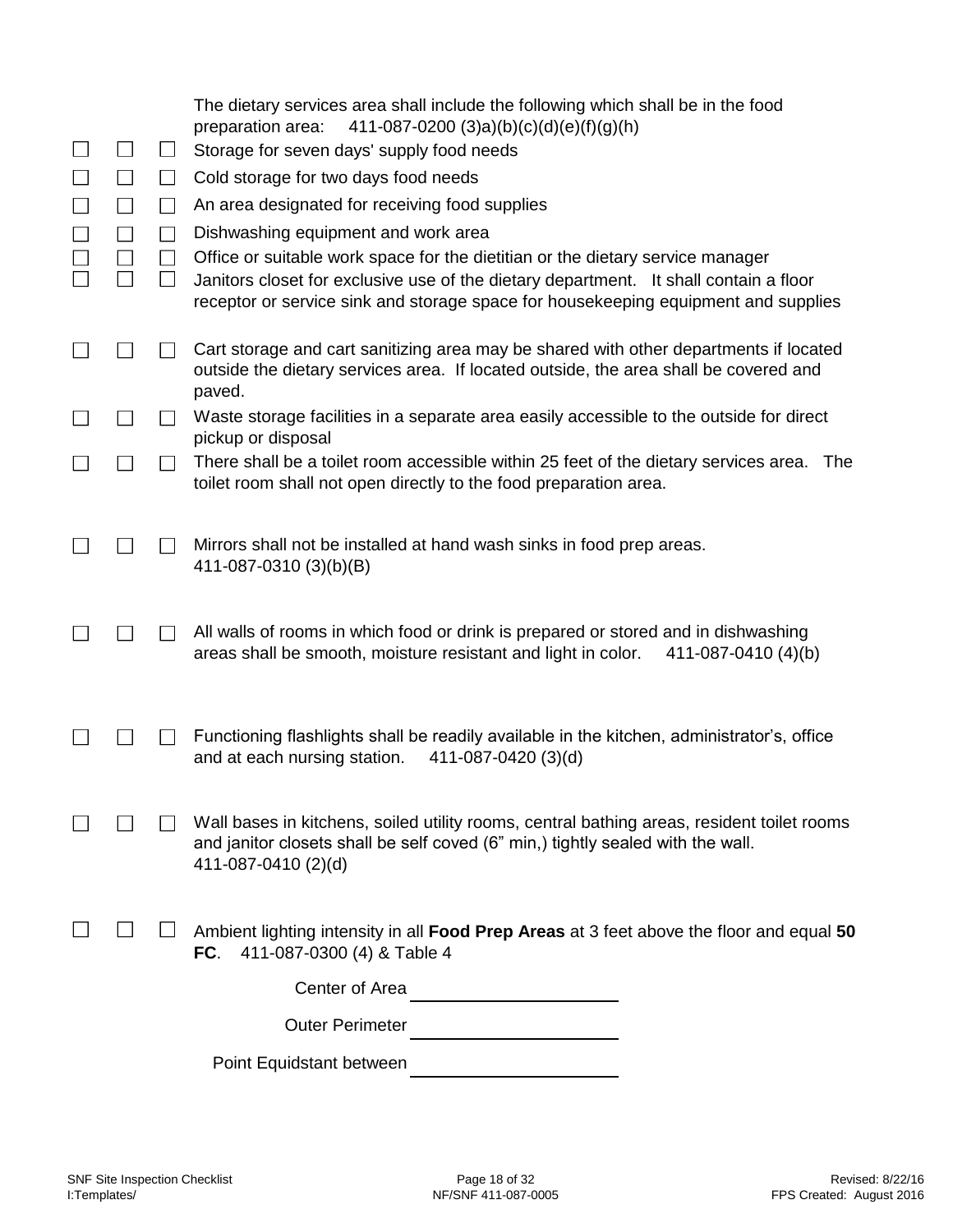|            |                 |           | Task lighting intensity in Food Prep Areas at work surface and equal 75 FC.<br>411-087-0300 (4) & Table 4                                                                                                                                              |
|------------|-----------------|-----------|--------------------------------------------------------------------------------------------------------------------------------------------------------------------------------------------------------------------------------------------------------|
|            |                 |           | <b>Center of Work Surface</b>                                                                                                                                                                                                                          |
|            |                 |           | Perimeter of Work Surface                                                                                                                                                                                                                              |
|            |                 |           | Point Equidstant between                                                                                                                                                                                                                               |
|            |                 |           | Ambient lighting intensity in all Non Refrigerated Food Storage Areas at 3 feet above<br>the floor and equal 30 FC. 411-087-0300 (4) & Table 4                                                                                                         |
|            |                 |           | Center of Area<br><u>and the community of the community of the community of the community of the community of the community of the community of the community of the community of the community of the community of the community of the community</u> |
|            |                 |           | <b>Outer Perimeter</b>                                                                                                                                                                                                                                 |
|            |                 |           | Point Equidstant between                                                                                                                                                                                                                               |
|            |                 |           |                                                                                                                                                                                                                                                        |
|            | <b>LAUNDRY:</b> |           |                                                                                                                                                                                                                                                        |
| <b>YES</b> | <b>NO</b>       | <b>NA</b> |                                                                                                                                                                                                                                                        |
|            |                 |           | Must be separate from food preparation and other resident use areas.<br>411-054-0200 (7)(c)(B)                                                                                                                                                         |
|            |                 |           | Laundry facilities may be located to allow for both resident and staff use.<br>411-054-0200 (7)(c)                                                                                                                                                     |
|            |                 |           | If linen is to be processed on-site, the following shall be provided:                                                                                                                                                                                  |
|            |                 |           | A processing area which cannot be entered directly from the resident corridor                                                                                                                                                                          |
|            |                 |           | 411-087-0230 $(1)(a)$<br>A laundry processing room with equipment which can process seven days needs within                                                                                                                                            |
|            |                 |           | a regularly scheduled work week. the laundry services area shall include a handwash<br>sink and soiled linen receiving, holding and sorting areas.                                                                                                     |
|            |                 |           | 411-087-0230 (1)(b)<br><b>Mechanical Ventilation</b><br>411-087-0230 (1)(c)                                                                                                                                                                            |
|            |                 |           | Storage for laundry supplies<br>411-087-0230 (1)(d)                                                                                                                                                                                                    |
|            |                 |           | Clean linen inspection, mending and folding room or area                                                                                                                                                                                               |
|            |                 |           | 411-087-0230 (1)(e)<br>Janitors closet or alcove containing a floor receptor or service sink and storage space                                                                                                                                         |
|            |                 |           | for house keeping equipment and supplies<br>411-087-0230 (1)(f)                                                                                                                                                                                        |
|            |                 |           | The design shall provide for flow of clean and soiled laundry and supplies in a manner<br>which avoids potential for contamination. $411-087-0230(1)(g)$                                                                                               |
|            |                 |           | Wall finishes shall be easily cleanable and in the immediate area of plumbing fixtures,<br>shall be smooth and moisture resistant.<br>411-087-0410 $(4)(a)$                                                                                            |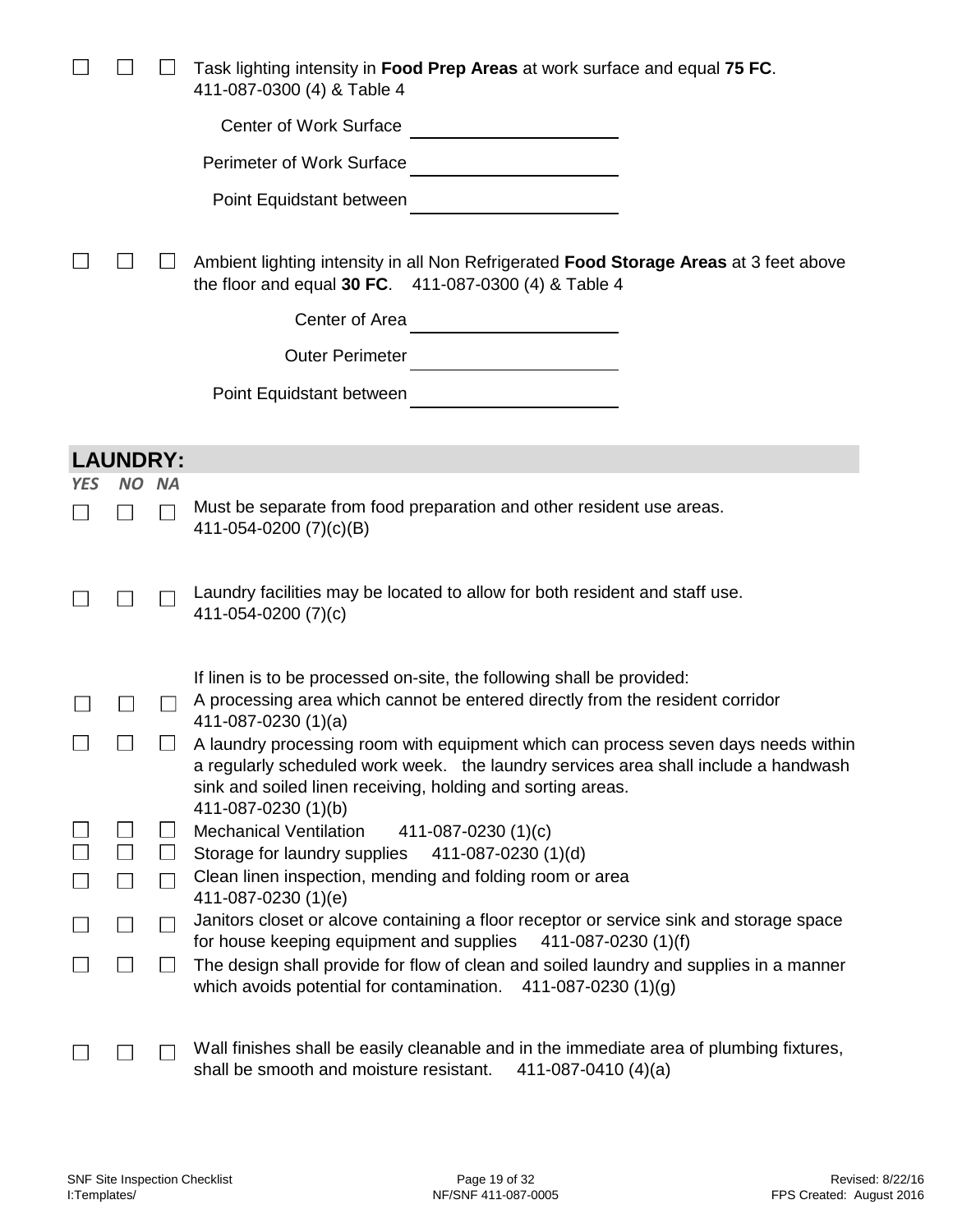|            |                 | If linen is processed off-site the facility shall have a soiled linen holding room ventilated<br>in compliance with table 2. The soiled linen holding room may also serve as the soiled<br>utility room if sufficient space is provided.<br>411-087-0230 (2)                          |
|------------|-----------------|---------------------------------------------------------------------------------------------------------------------------------------------------------------------------------------------------------------------------------------------------------------------------------------|
|            |                 | The facility shall have a separate or designed area within the clean utility room for linen<br>storage. If a closed cart system is used, storage may be in an alcove<br>411-087-0230 (3)                                                                                              |
|            |                 | The facility shall have a cart sanitizing and storage area with running water. If located<br>outside the area shall be covered and paved.  The area may be shared with dietary<br>services only if located outside and directly accessible from both departments.<br>411-087-0230 (4) |
|            |                 | Rooms containing heat producing equipment (such as boiler or heater rooms and<br>laundries) shall be insulated and ventilated to prevent any floor surface above from<br>exceeding a temperature ten degrees Fahrenheit above the ambient room<br>temperature.<br>411-087-0410 (1)(c) |
|            |                 | Ambient lighting intensity in all Laundry areas at 3 feet above the floor and equal 30<br>FC.<br>411-087-0300 (4) & Table 4                                                                                                                                                           |
|            |                 | Center of Area                                                                                                                                                                                                                                                                        |
|            |                 | <b>Outer Perimeter</b>                                                                                                                                                                                                                                                                |
|            |                 | Point Equidstant between                                                                                                                                                                                                                                                              |
|            |                 | Task lighting intensity in Laundry Areas at work surface and equal 50 FC.<br>411-087-0300 (4) & Table 4                                                                                                                                                                               |
|            |                 | <b>Center of Work Surface</b>                                                                                                                                                                                                                                                         |
|            |                 | <b>Perimeter of Work Surface</b>                                                                                                                                                                                                                                                      |
|            |                 | Point Equidstant between                                                                                                                                                                                                                                                              |
|            |                 | <b>SOILED LINEN PROCESSING:</b>                                                                                                                                                                                                                                                       |
| <b>YES</b> | NO NA<br>$\sim$ | The facility shall have one or more soiled utility rooms equipped to pre-rinse soiled<br>linens and equipment.<br>Each floor with resident rooms shall have a soiled utility room<br>on the same floor within 120 feet of each resident room.<br>411-087-0320 (1)                     |
|            |                 | Area must have: $411-087-0320(1)(a)(b)(c)(d)(e)(f)$<br>Flushing rim clinical sink with washing devise                                                                                                                                                                                 |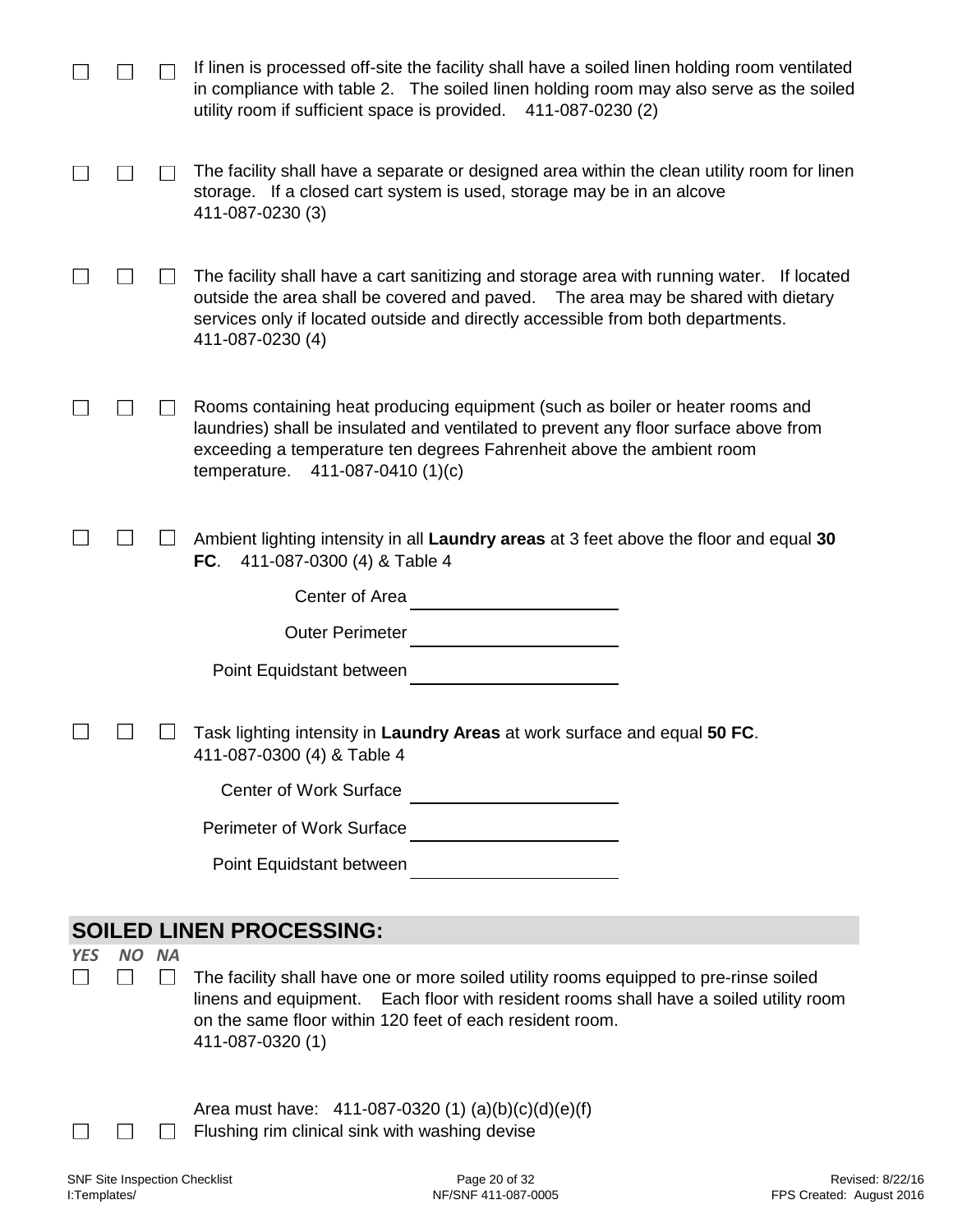|            |       |        | A work counter<br>A mechanical sanitizer or two compartment deep sink (minimum dimensions for each<br>compartment of 19 inches by 22 inches by 10 inches deep) with hot and cold running<br>water large enough to provide for disinfection of resident care equipment |
|------------|-------|--------|-----------------------------------------------------------------------------------------------------------------------------------------------------------------------------------------------------------------------------------------------------------------------|
|            |       |        | Hand wash sink<br>NOTE: if a two compartment sink is used a separate hand wash sink is not required                                                                                                                                                                   |
|            |       |        | Area for storage of linen and trash receptacles<br><b>Mechanical Ventilation</b>                                                                                                                                                                                      |
|            |       |        | All outlets within 5' of a sink shall be a GFI type outlet.<br>411-087-0420 (2)(c)                                                                                                                                                                                    |
|            |       |        | Wall finishes shall be easily cleanable and in the immediate area of plumbing fixtures,<br>shall be smooth and moisture resistant.<br>411-087-0410 $(4)(a)$                                                                                                           |
|            |       |        | Wall bases in kitchens, soiled utility rooms, central bathing areas, resident toilet rooms<br>and janitor closets shall be self coved (6" min,) tightly sealed with the wall.<br>411-087-0410 (2)(d)                                                                  |
|            |       |        | Clean urinals and bedpans may be stored in a closable cabinet in the soiled utility<br>Other clean supplies and equipment may not be stored in the soiled utility<br>room.<br>411-087-0320 $(1)(g)$<br>room.                                                          |
|            |       |        | Ambient lighting intensity in all Soiled Linen areas at 3 feet above the floor and equal<br>411-087-0300 (4) & Table 4<br>30 FC.                                                                                                                                      |
|            |       |        | Center of Area                                                                                                                                                                                                                                                        |
|            |       |        | <b>Outer Perimeter</b>                                                                                                                                                                                                                                                |
|            |       |        | Point Equidstant between                                                                                                                                                                                                                                              |
|            |       |        | <b>CLEAN UTILITY/HOLDING:</b>                                                                                                                                                                                                                                         |
| <b>YES</b> | NO NA |        |                                                                                                                                                                                                                                                                       |
|            |       |        | Each floor with residents rooms shall have a clean utility room with a:<br>411-087-0320 (2)<br>Work counter                                                                                                                                                           |
|            |       | $\Box$ | Hand wash sink                                                                                                                                                                                                                                                        |
|            |       |        | Space for storage and distribution of clean and sterile supply materials.<br>The clean utility room may be used for storage of clean linens.                                                                                                                          |

All outlets within 5' of a sink shall be a GFI type outlet.  $\Box$ 411-087-0420 (2)(c)

 $\Box$ 

 $\Box$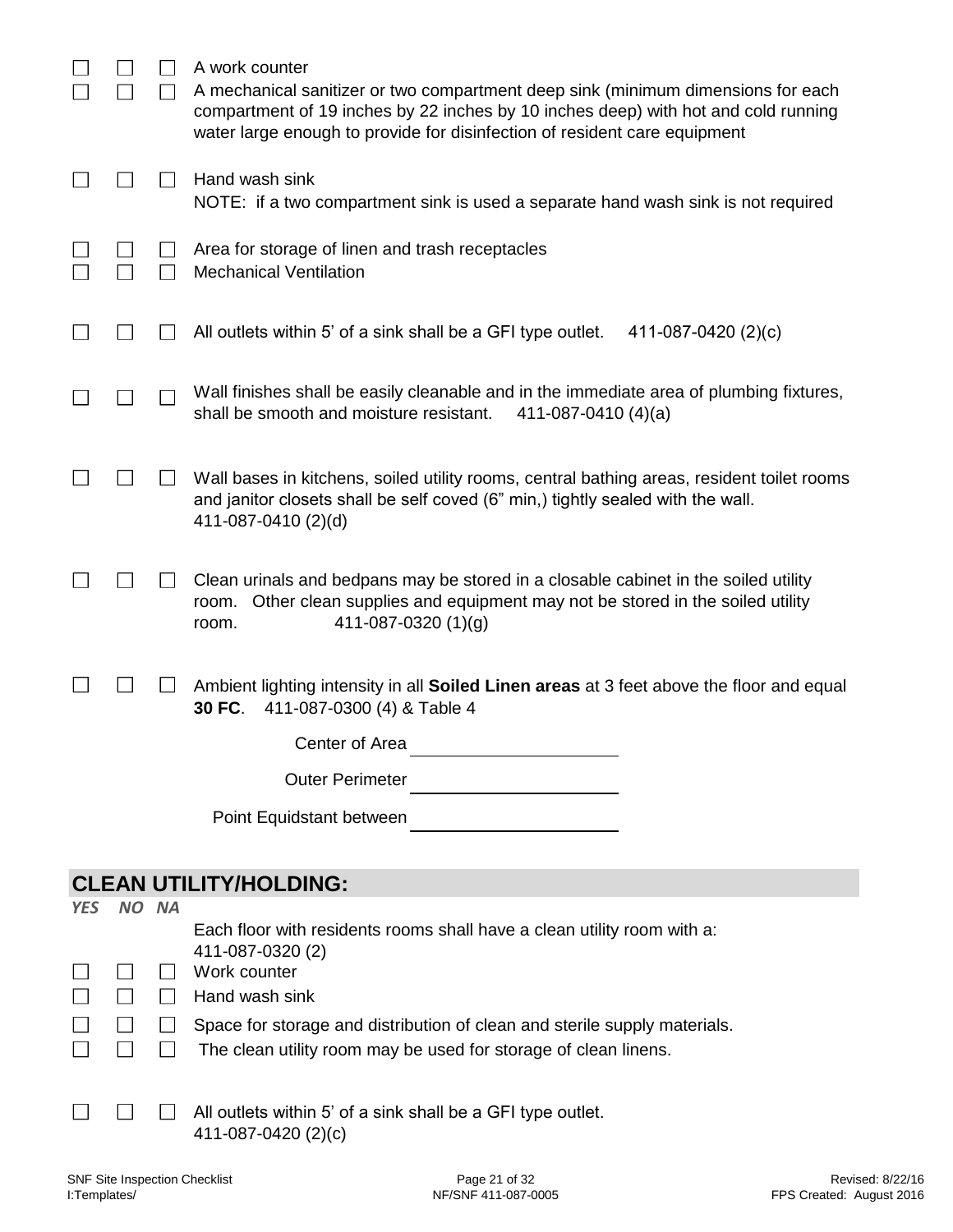|            |           |                             | Ambient lighting intensity in all Clean Linen Areas at 3 feet above the floor and equal<br>411-087-0300 (4) & Table 4<br>30 FC.<br>Center of Area                                                                                                         |
|------------|-----------|-----------------------------|-----------------------------------------------------------------------------------------------------------------------------------------------------------------------------------------------------------------------------------------------------------|
|            |           |                             | <b>Outer Perimeter</b>                                                                                                                                                                                                                                    |
|            |           |                             | Point Equidstant between                                                                                                                                                                                                                                  |
|            |           |                             |                                                                                                                                                                                                                                                           |
|            |           |                             | <b>JANITOR CLOSET:</b>                                                                                                                                                                                                                                    |
| <b>YES</b> | <b>NO</b> | <b>NA</b>                   |                                                                                                                                                                                                                                                           |
|            |           |                             | In addition to the janitors closet required in dietary, there shall be a minimum of one<br>janitors closet on each floor.<br>411-087-0350 $(2)(a)$                                                                                                        |
|            |           |                             | There shall be a janitors closet within 120 feet of every residents room.<br>411-087-0350 $(2)(a)$                                                                                                                                                        |
|            |           | $\Box$<br>$\Box$<br>$\perp$ | Each janitors closes shall contain:<br>411-087-0350 (2)(b)<br>A floor receptor or service sink<br>With hot & Cold running water<br>Storage space for house keeping equipment and supplies<br><b>Mechanical Ventilation</b><br>Light fixture & wall Switch |
|            |           |                             | All outlets within 5' of a sink shall be a GFI type outlet. 411-087-0420 (2)(c)                                                                                                                                                                           |
|            |           |                             | Wall finishes shall be easily cleanable and in the immediate area of plumbing fixtures,<br>shall be smooth and moisture resistant.<br>411-087-0410 (4)(a)                                                                                                 |
|            |           |                             | Wall bases in kitchens, soiled utility rooms, central bathing areas, resident toilet rooms<br>and janitor closets shall be self coved (6" min,) tightly sealed with the wall.<br>411-087-0410 (2)(d)                                                      |
|            |           |                             | Ambient lighting intensity in all Janitor Closets at 3 feet above the floor and equal 30<br>411-087-0300 (4) & Table 4<br>FC.                                                                                                                             |
|            |           |                             | Center of Area                                                                                                                                                                                                                                            |
|            |           |                             | <b>Outer Perimeter</b>                                                                                                                                                                                                                                    |
|            |           |                             | Point Equidstant between                                                                                                                                                                                                                                  |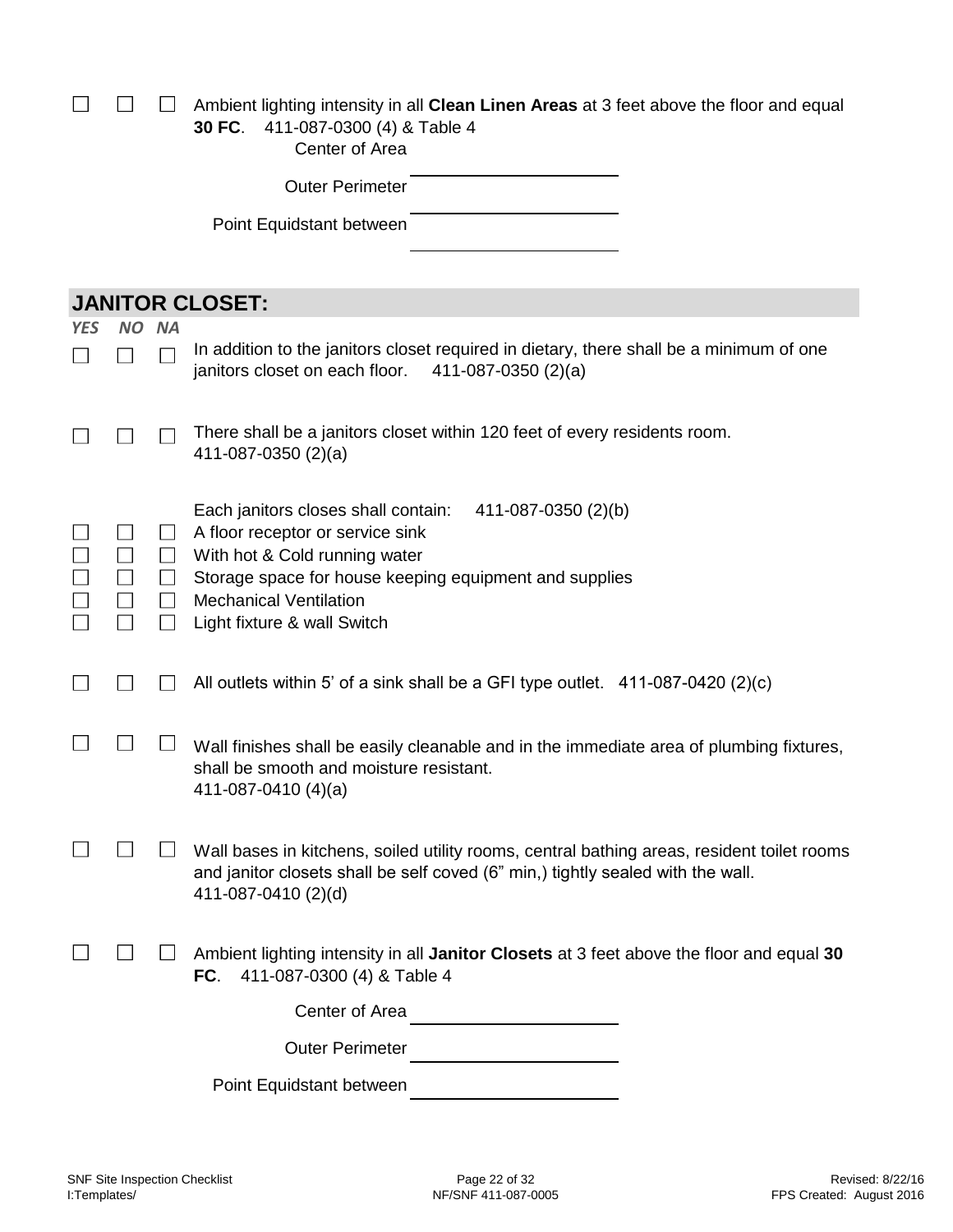## **SHARED/ CENTRAL RESIDENT BATHROOMS:**

| <b>YES</b> | NO NA |                                                                                                                                                                                                                                                 |
|------------|-------|-------------------------------------------------------------------------------------------------------------------------------------------------------------------------------------------------------------------------------------------------|
|            |       | Toilets, hand wash sinks, & baths shall be provided in accordance with ADA                                                                                                                                                                      |
|            |       | Bathtubs or showers shall be provided at the rate of one for every 25 beds which are<br>not otherwise served by bathing facilities within the residents' rooms.<br>411-087-0310 (4)(a)                                                          |
|            |       | Each facility shall have at least one shower that is a minimum of 4' square without<br>curbs and designed to permit use by a wheelchair resident with an assisting attendant<br>411-087-0310 (d)(A)                                             |
|            |       | At least one therapeutic whirlpool tub designed for disabled assist shall be provided on<br>The facility shall have at least one therapeutic whirlpool-type tub for every<br>each floor.<br>411-087-0310 (4)(b)<br>60 beds.                     |
|            |       | Each tub or shower shall be an individual room or enclosure which provides space for<br>the private use of the bathing fixture, for drying and dressing, and for a wheelchair and<br>411-087-0310 (4)(c)<br>an attendant.                       |
|            |       | Doors to rooms needing access for stretchers, residents toilet rooms and rooms<br>needing access for wheelchairs shall have a minimum of 2' 8" clear opening.<br>411-087-0400 $(1)(a)$                                                          |
|            |       | A toilet and hand wash sink shall be accessible to each bathtub/shower without going<br>through the central corridor $411-087-0310(4)(f)$                                                                                                       |
|            |       | Hand wash sinks shall be wheelchair accessible 411-087-0310 (3)(a)(C)                                                                                                                                                                           |
|            |       | All hand wash sinks shall be trimmed with single-lever or wrist-blade faucet handles<br>which are operable without the use of hands.<br>411-087-0310 (3)(a)(E)                                                                                  |
|            |       | Hand wash sinks shall be securely anchored to withstand an applied vertical load of<br>not less than 250 pounds on the front of the fixture.<br>411-087-0310 (3)(a)(B)                                                                          |
|            |       | All outlets within 5' of a sink shall be a GFI type outlet. The resident sink located<br>either in the resident room or the adjacent resident toilet room shall have a GFI type<br>outlet located within 5' of the sink.<br>411-087-0420 (2)(c) |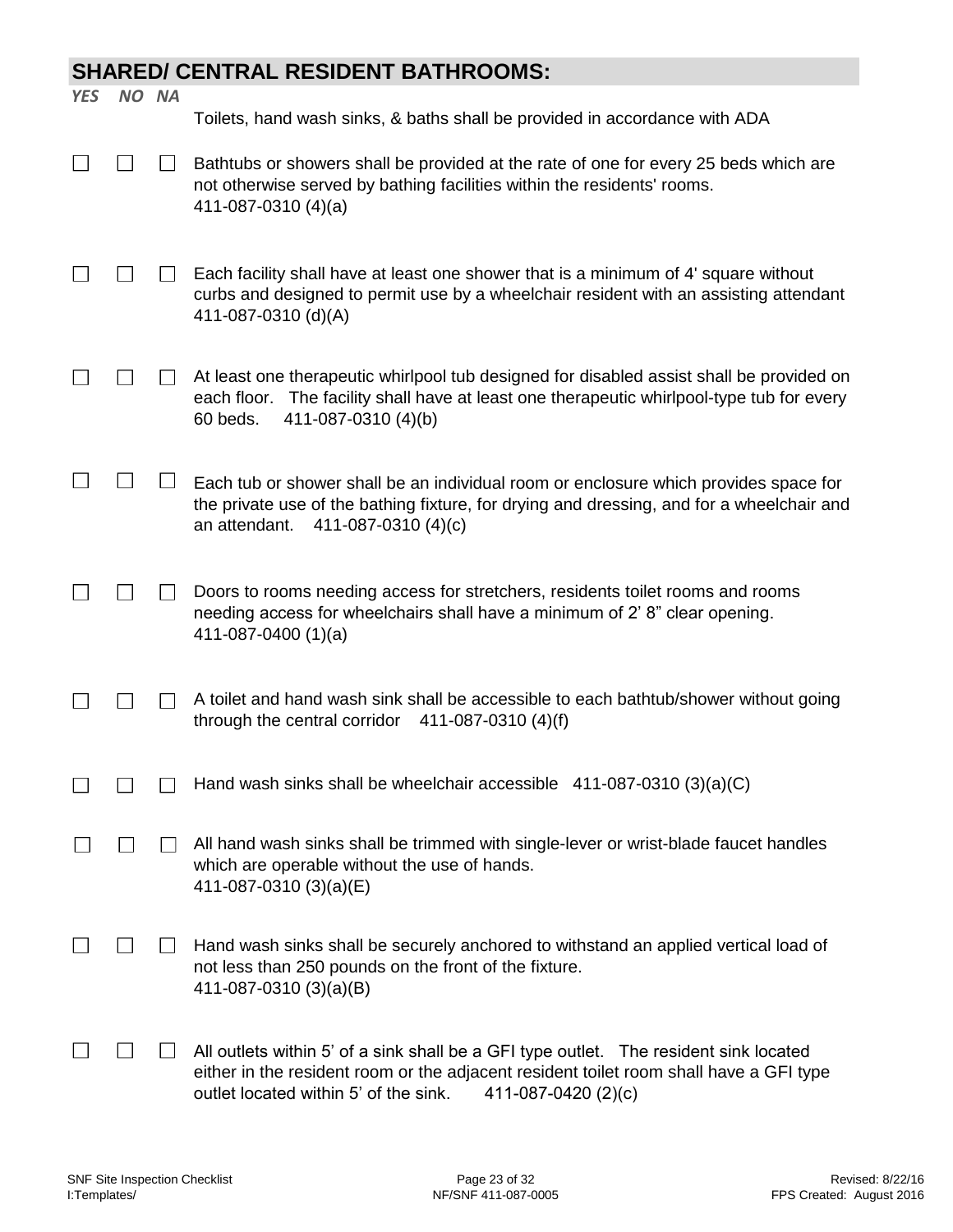|              | Provisions for hand drying shall be included at all hand wash sinks except scrub sinks.<br>These shall be single use separate individual paper or cloth units enclosed in such a<br>way as to provide protection against dust or soil and insure single unit dispensing.<br>411-087-0310 (3)(c)                                                                                                                                                                                  |
|--------------|----------------------------------------------------------------------------------------------------------------------------------------------------------------------------------------------------------------------------------------------------------------------------------------------------------------------------------------------------------------------------------------------------------------------------------------------------------------------------------|
|              | Grab bars shall be provided at all resident toilets, showers, tubs, and sitz baths.<br>The<br>bars shall have a 1-1/2 inch clearance to walls and shall have sufficient strength and<br>anchorage to sustain a concentrated load of 250 pounds. Grab bars shall be returned<br>to the wall or otherwise be constructed to prevent snagging clothes.<br>411-087-0310 (b)                                                                                                          |
|              | Mirrors shall be arranged for convenient use by residents in wheelchairs and in a<br>standing position. Mirrors are not required in rooms exclusively serving residents<br>whose care plans indicate mirrors are contraindicated.<br>411-087-0310 (3)(b)(A)                                                                                                                                                                                                                      |
|              | Shower bases and tubs shall provide non-slip surfaces 411-087-0310 (4)(e)                                                                                                                                                                                                                                                                                                                                                                                                        |
| $\mathsf{L}$ | Showers for ambulatory residents shall be not less than 4' by 3'<br>411-087-0310 (4)(d)(B)                                                                                                                                                                                                                                                                                                                                                                                       |
|              | Each bath toilet and shower room must have an electric call system<br>411-087-0440 (2)(b)                                                                                                                                                                                                                                                                                                                                                                                        |
|              | All room containing toilets shall be equipped with doors and hardware which will permit<br>access from the outside in any emergency. When such rooms have only one opening<br>or are smaller than 25 SF, the doors shall be capable of opening outward or are<br>smaller than 25 SF, the doors shall be capable of opening outward or be otherwise<br>designed to be open without need to push against a resident who may have collapsed<br>within the room.<br>411-087-0310 (c) |
|              | Wall finishes shall be easily cleanable and in the immediate area of plumbing fixtures,<br>shall be smooth and moisture resistant. 411-087-0410 (4)(a)                                                                                                                                                                                                                                                                                                                           |
|              | Wall bases in kitchens, soiled utility rooms, central bathing areas, resident toilet rooms<br>and janitor closets shall be self coved (6" min,) tightly sealed with the wall.<br>411-087-0410 (2)(d)                                                                                                                                                                                                                                                                             |
|              | Hot water at shower, bathing and hand wash sink areas shall not exceed 120 degree<br>Fahrenheit (49 degrees Celsius) or be lower than 105 degrees Fahrenheit (41.5<br>degrees Celsius) 411-087-0310 (a)                                                                                                                                                                                                                                                                          |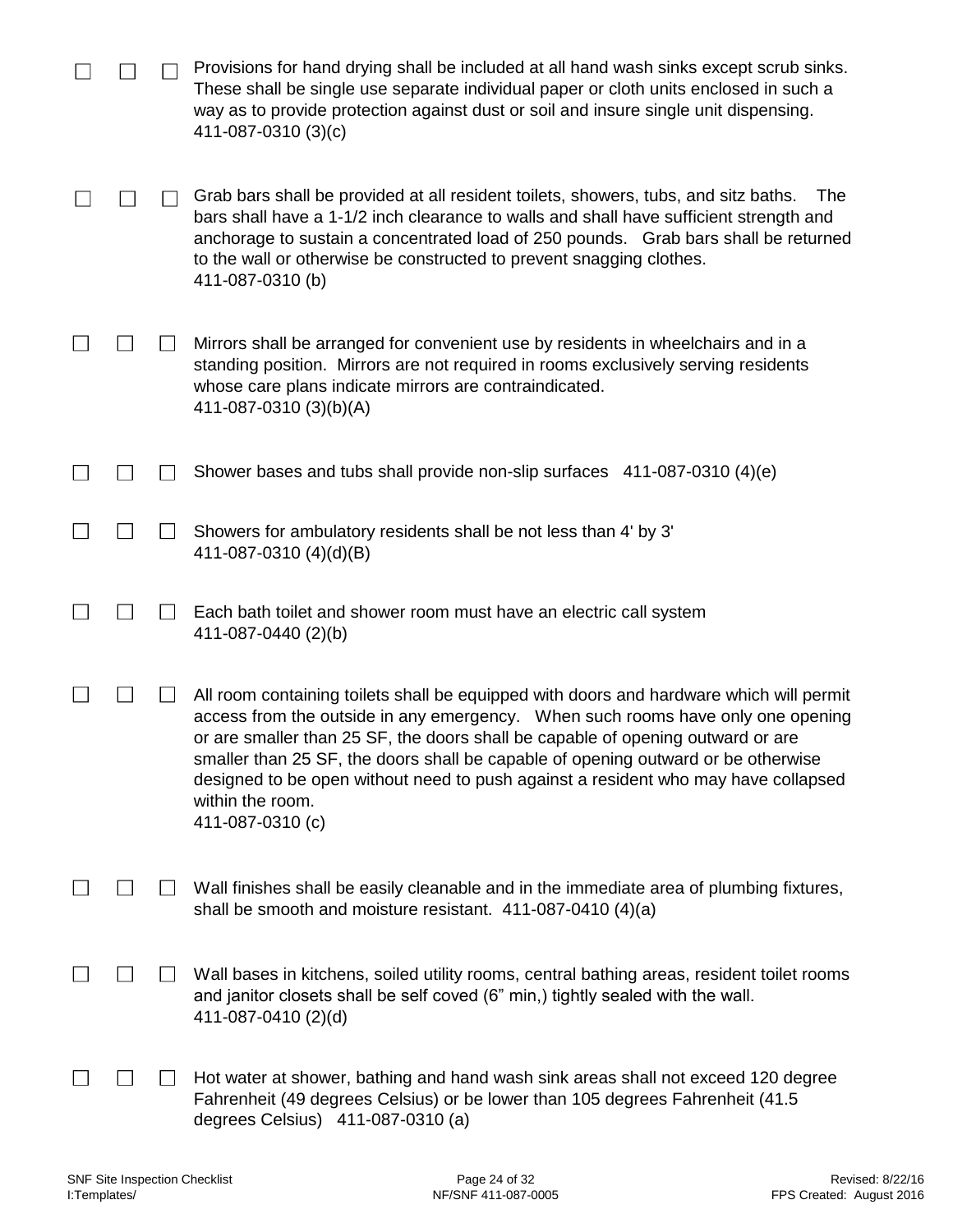|            |      |           | Reading                                                                                                                                                                                                                       |
|------------|------|-----------|-------------------------------------------------------------------------------------------------------------------------------------------------------------------------------------------------------------------------------|
|            |      |           | Ambient lighting intensity in all <b>Shower/Bathing Rooms</b> at 3 feet above floor and<br>equal 30 FC. 411-087-0300 (4) & Table 4<br>Center of Area<br><b>Outer Perimeter</b>                                                |
|            |      |           | Point Equidstant between                                                                                                                                                                                                      |
|            |      |           | <b>LOCKED UNITS:</b>                                                                                                                                                                                                          |
| YES        | NO.  | <b>NA</b> | Each locked unit shall have dining, activities and living space within the locked unit.<br>The total area of such space shall be the same as if the locked unit was a separate<br>licensed nursing facility. 411-087-0140 (1) |
|            |      |           | There shall be at least one nurses' station within each locked unit.<br>411-087-0140 (2)                                                                                                                                      |
|            |      |           | <b>RESIDENT ROOMS/UNITS:</b>                                                                                                                                                                                                  |
| <b>YES</b> | NO I | <b>NA</b> | Resident rooms shall be clearly identified by room number.<br>411-087-0120 (1)                                                                                                                                                |
|            |      |           | Room numbers shall be: 411-087-0120 (1)<br>No less than one inch high<br>Shall contrast with their background<br>Located in order to be easily readable to all residents including those in wheelchairs.                      |
|            |      |           | The minimum width of all doors to rooms with beds shall be 3', eight inch clear opening<br>and $6' 8"$ high.<br>411-087-0400 $(1)(a)$                                                                                         |
|            |      |           | Minimum room areas exclusive of toilet rooms, closets, lockers or wardrobes, alcoves<br>or vestibules shall be 120 square feet in single-bed rooms and 100 square feet per bed<br>in multibed rooms.<br>411-087-0130 (1)(b)   |
|            |      |           | In facilities caring for pediatric residents where bed size does not exceed that of a six-<br>year crib, the minimum floor space allowance shall be 60 square fee for each crib.<br>411-087-0130 (1)(b)(B)                    |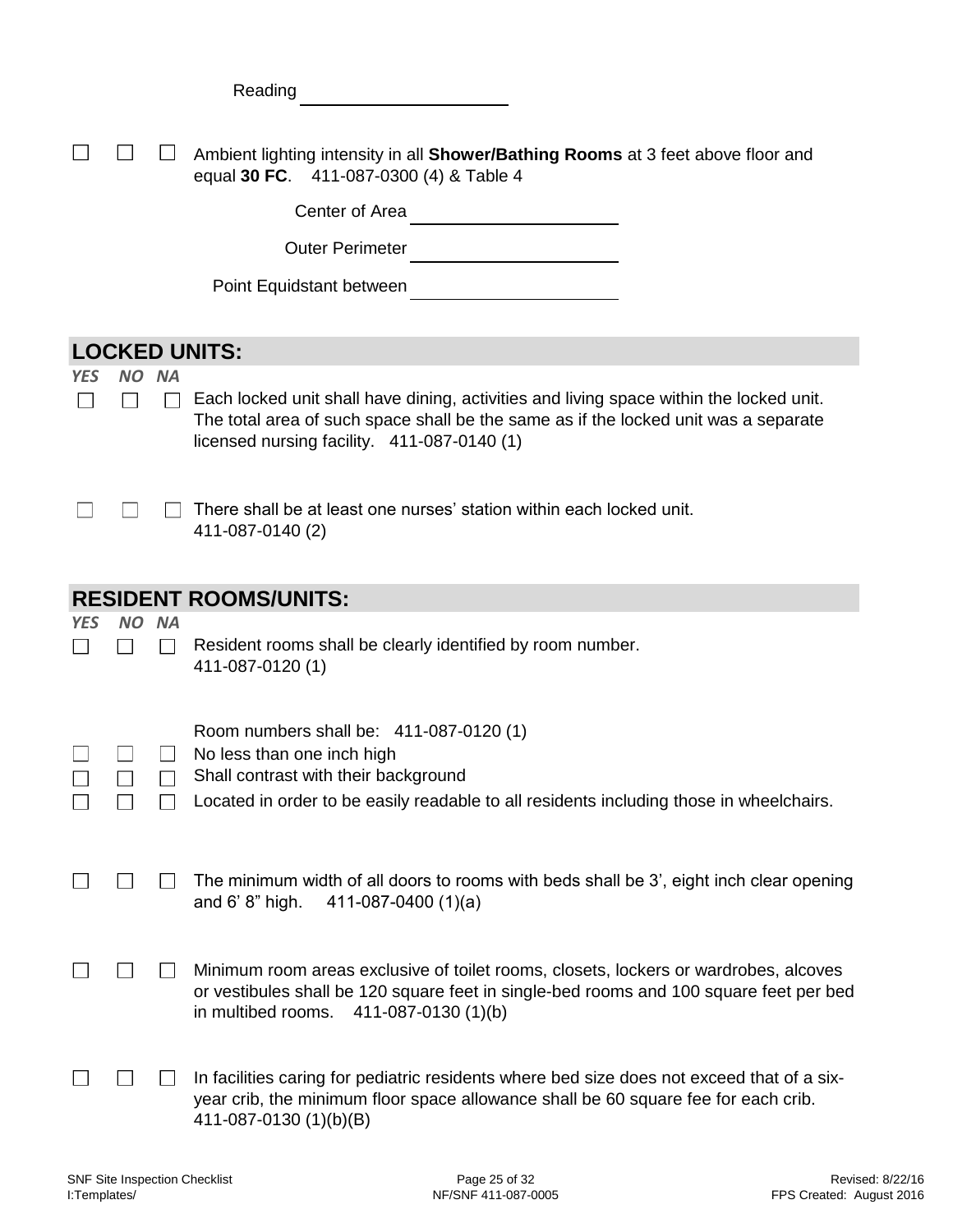|  | At least 50 percent of the resident rooms shall be designed to allow a five foot<br>diameter circle of clear floor area for turning of wheelchairs immediately inside the<br>residents room entrance and immediately outside each resident toilet room.<br>411-087-<br>0130 $(1)(b)(A)(iv)$                            |
|--|------------------------------------------------------------------------------------------------------------------------------------------------------------------------------------------------------------------------------------------------------------------------------------------------------------------------|
|  | Maximum capacity shall be four residents.<br>411-087-0130 $(1)(a)$                                                                                                                                                                                                                                                     |
|  | There shall be at least three feet between the side of each bed and any wall.<br>411-087-0130 (1)(b)(A)(i)                                                                                                                                                                                                             |
|  | There shall be at least four feet between adjacent beds and three fee six inches at the<br>411-087-0130 (1)(b)(A)(ii)<br>foot of each bed.                                                                                                                                                                             |
|  | Beds may be arranged to satisfy the needs and desires of individual residents.<br>411-087-0130 (1)(b)(A)(iii)                                                                                                                                                                                                          |
|  | Each resident room shall have a handwashing sink. The handwashing sink may be<br>omitted from a single-bed room if the adjacent toilet room serves only one resident<br>411-087-0310 (3)(a)(A)<br>room                                                                                                                 |
|  | All outlets within 5' of a sink shall be a GFI type outlet. The resident sink located<br>either in the resident room or the adjacent resident toilet room shall have a GFI type<br>outlet located within 5' of the sink.<br>411-087-0420 (2)(c)                                                                        |
|  | Each resident shall be provided a lockable closet or drawer with a minimum of 0.5<br>cubic feet. The lockable storage space may be included within the closet space.<br>411-087-0130 (1)(d)                                                                                                                            |
|  | Space shall be provided in each room for an armchair, geriatric chair or wheelchair for<br>each resident. 411-087-0130 (1)(b)(C)                                                                                                                                                                                       |
|  | Each resident shall have a wardrobe locker or closet within the resident's room. Each<br>locker or closet shall have a minimum clear dimensions of 30 inches by 24 inches by<br>60 inches. The space shall include a rod at least 15 inches long with 54 inches<br>vertical of hanging space.<br>411-087-0130(b)(B)(c) |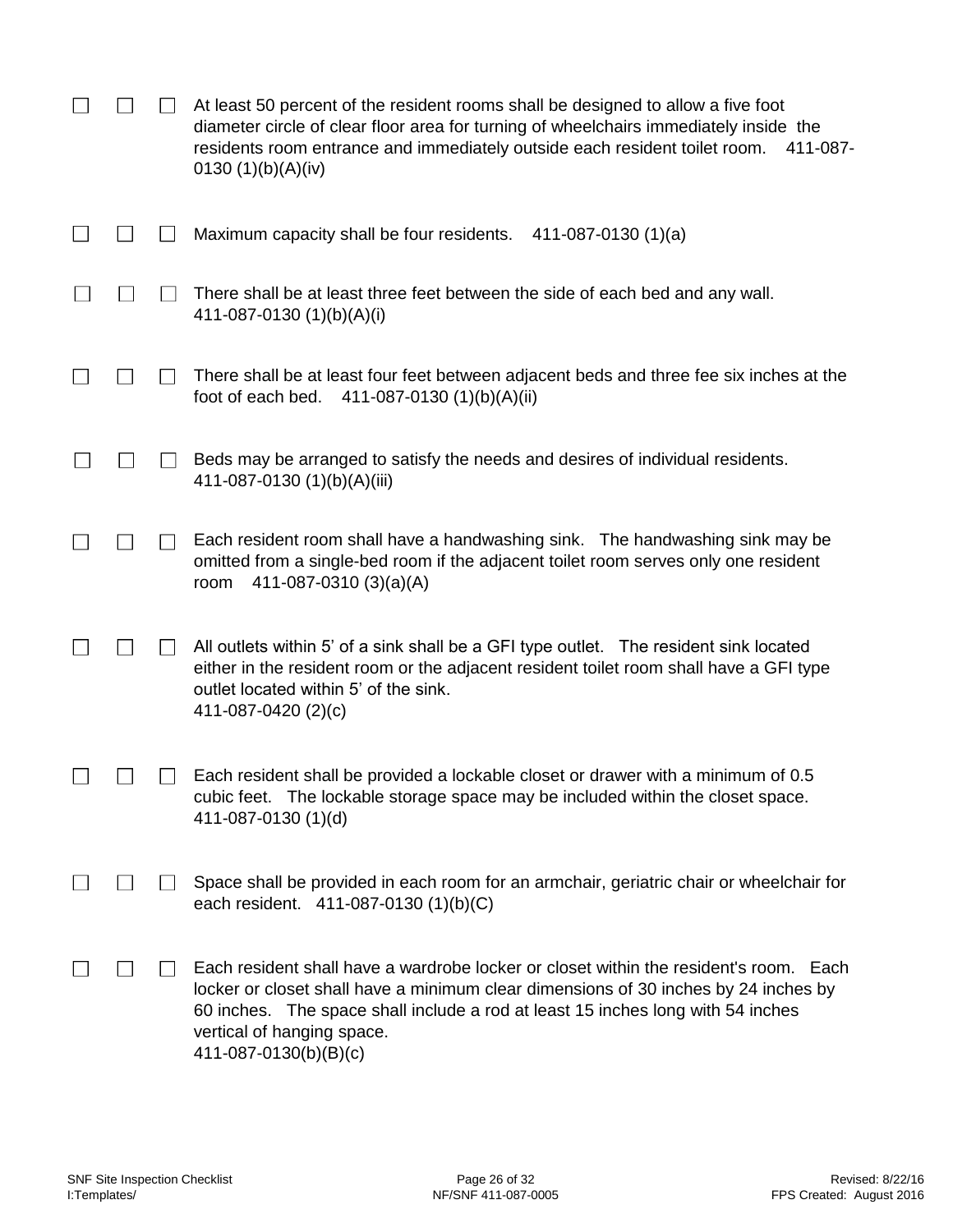|  | Ceilings in corridors, storage rooms, toilet rooms, and closets shall be not less than<br>411-087-0410 (3)(a)(C)<br>7'6''                                                                                                                                                                                                                                                                                                                                                                                                             |
|--|---------------------------------------------------------------------------------------------------------------------------------------------------------------------------------------------------------------------------------------------------------------------------------------------------------------------------------------------------------------------------------------------------------------------------------------------------------------------------------------------------------------------------------------|
|  | The facility shall provide full visual privacy by means of cubicle curtains for each<br>resident in multi-bed rooms. Design for privacy shall not restrict the exit/access of<br>other residents from/to the resident room, hand wash sink, or toilet. Full visual privacy<br>in a mult-bed room means curtains which prevent staff, visitors and other residents<br>from seeing a resident in bed, but which allow staff, visitors and other residents access<br>to the toilet room, hand wash sink and entrance.<br>411-087-0130(e) |
|  | Suspended tracks, rails, and pipes located in path of normal traffic shall be not less<br>than 6'8" above the floor.<br>411-087-0410 (3)(a)(D)                                                                                                                                                                                                                                                                                                                                                                                        |
|  | Each resident room shall have a door which directly accesses and exit corridor.<br>The<br>door opening shall have a horizontal clearance of 44 inches and shall not swing into<br>the exit corridor. 411-087-0130 (f)                                                                                                                                                                                                                                                                                                                 |
|  | Each resident room shall be serviced by an electric nurse call system. Each resident<br>shall have a nurse call button which may be easily located to allow the resident to<br>summon nursing staff. Two call buttons serving adjacent beds may be served by one<br>calling station. 411-087-0440 (2)(a)                                                                                                                                                                                                                              |
|  | Each facility shall have at least one resident room capable of being designated as an<br>isolation room which is equipped with a private toilet and hand wash sink.<br>411-087-0130 (2)                                                                                                                                                                                                                                                                                                                                               |
|  | Each resident room shall have duplex grounding type receptacles as follows:<br>411-087-0420 (2)(a)                                                                                                                                                                                                                                                                                                                                                                                                                                    |
|  | Two located near the head of each bed<br>One for television if used<br>One on another wall                                                                                                                                                                                                                                                                                                                                                                                                                                            |
|  | Windows above the first floor shall be designed to minimize potential for accidental<br>falls when open.<br>411-087-0400 (2)(b)                                                                                                                                                                                                                                                                                                                                                                                                       |
|  | All resident rooms shall have outside windows with sills not more that three feet above<br>the floor with a minimum area of ten percent of the floor area. The window must be<br>above ground level.<br>411-087-0400 (2)(c)                                                                                                                                                                                                                                                                                                           |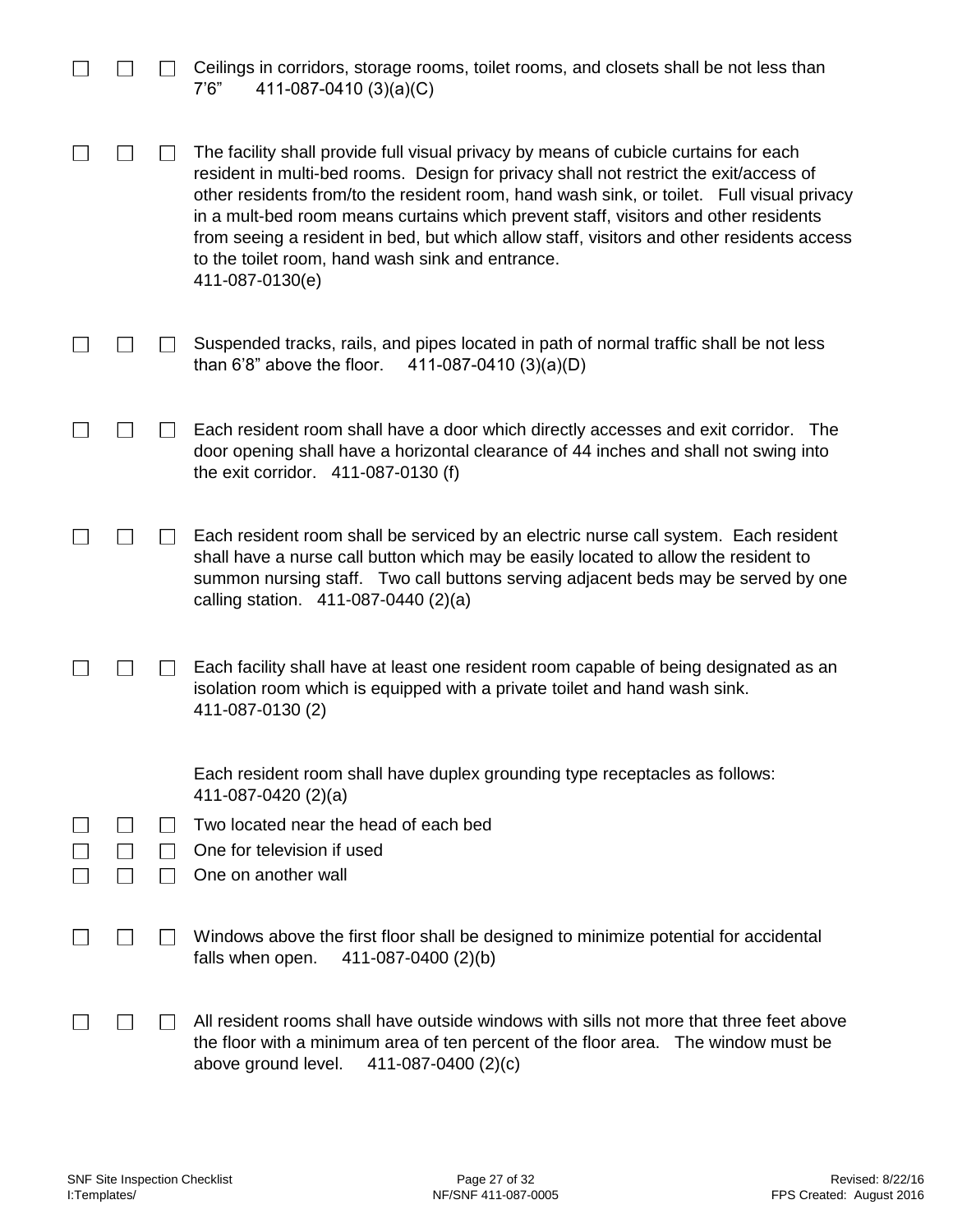|  | Window shades, draperies, or blinds must be provided to control the amount of outside<br>light and to assure the privacy of residents.<br>411-087-<br>0400(2)(d)                                                                                                                                                                                                                                                                                           |
|--|------------------------------------------------------------------------------------------------------------------------------------------------------------------------------------------------------------------------------------------------------------------------------------------------------------------------------------------------------------------------------------------------------------------------------------------------------------|
|  | Windows in resident rooms shall open without the use of tools. Windows in buildings<br>designed with an engineered smoke control system in accordance to NFPA 90A are<br>not required to be operable.<br>411-087-0400 (2)(e)                                                                                                                                                                                                                               |
|  | All outer windows that open shall have insect screens.<br>411-087-0400 $(2)(a)$                                                                                                                                                                                                                                                                                                                                                                            |
|  | Top set rubber or vinyl base, where used, shall be sealed to the floor and walls.<br>411-087-0410 (2)(e)                                                                                                                                                                                                                                                                                                                                                   |
|  | Resident rooms shall have general lighting switchable at the doorway.<br>Resident<br>rooms shall also have lighting for each bed suitable for reading and indirect low level<br>night illumination switchable at the bed. At least one light fixture for night lighting<br>shall be switchable at the entrance to each resident room. All switches from control of<br>lighting in resident areas shall be of the quiet operating type.<br>411-087-0430 (5) |
|  | Ambient lighting intensity in all Resident Rooms at 3 feet above the floor and equal 30<br>FC.<br>411-087-0300 (4) & Table 4                                                                                                                                                                                                                                                                                                                               |
|  | Center of Area                                                                                                                                                                                                                                                                                                                                                                                                                                             |
|  | <b>Outer Perimeter</b>                                                                                                                                                                                                                                                                                                                                                                                                                                     |
|  | Point Equidstant between                                                                                                                                                                                                                                                                                                                                                                                                                                   |
|  | Task lighting intensity at Reading Areas at work surface and equal 75 FC. Position<br>adjustment and variable intensity preferred 411-087-0300 (4) & Table 4                                                                                                                                                                                                                                                                                               |
|  | Center of Work Surface                                                                                                                                                                                                                                                                                                                                                                                                                                     |
|  | Perimeter of Work Surface<br><u> </u>                                                                                                                                                                                                                                                                                                                                                                                                                      |
|  | Point Equidstant between<br><br><u> </u>                                                                                                                                                                                                                                                                                                                                                                                                                   |
|  | Ambient lighting intensity at all Wardrobes 3 feet above floor and equal 30 FC.<br>411-087-0300 (4) & Table 4                                                                                                                                                                                                                                                                                                                                              |
|  | Center of Area                                                                                                                                                                                                                                                                                                                                                                                                                                             |
|  | <b>Outer Perimeter</b><br><u> 1990 - Jan James James Jan James James James James James James James James James James James James James James</u>                                                                                                                                                                                                                                                                                                           |
|  |                                                                                                                                                                                                                                                                                                                                                                                                                                                            |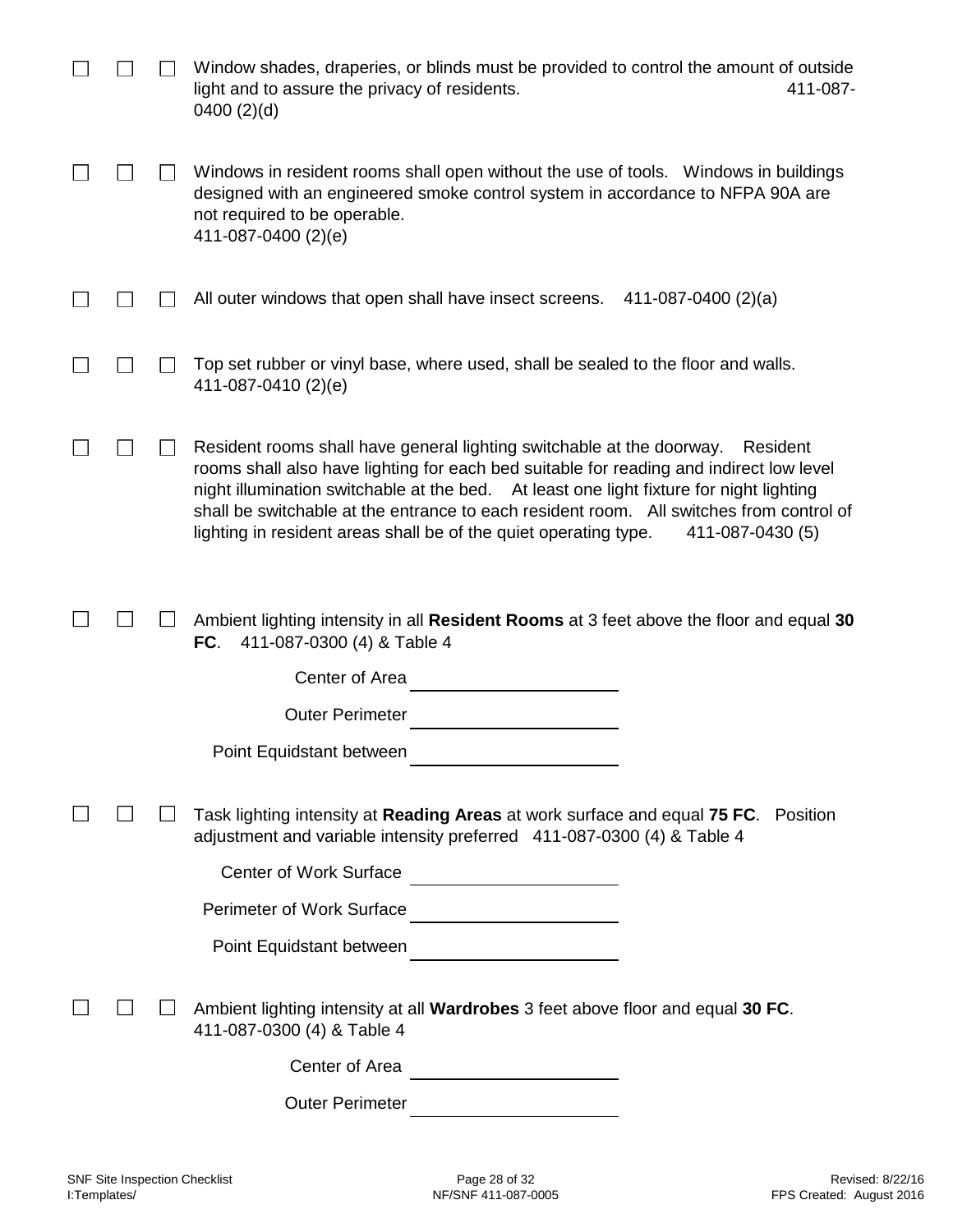|                | <b>RESIDENT BATHROOMS:</b> |               |                                                                                                                                                                                                                                                                                                                                                                                                                                                                                                                        |  |  |  |
|----------------|----------------------------|---------------|------------------------------------------------------------------------------------------------------------------------------------------------------------------------------------------------------------------------------------------------------------------------------------------------------------------------------------------------------------------------------------------------------------------------------------------------------------------------------------------------------------------------|--|--|--|
| <b>YES</b>     | NO.                        | <b>NA</b>     |                                                                                                                                                                                                                                                                                                                                                                                                                                                                                                                        |  |  |  |
| $\blacksquare$ |                            | $\mathcal{L}$ | Each resident room shall have direct access to a toilet room without entering the<br>general corridor area.<br>411-087-0310 (2)(a)(A)                                                                                                                                                                                                                                                                                                                                                                                  |  |  |  |
|                |                            |               | One toilet room shall serve no more than (4) beds and no more than two resident<br>411-087-0310 (2)(a)(B)<br>rooms                                                                                                                                                                                                                                                                                                                                                                                                     |  |  |  |
|                |                            |               | Each tub or shower shall be in an individual room or enclosure which provides space<br>for the private use of the bathing fixture, for drying and dressing, and for a wheelchair<br>411-087-0310 (4)(c)<br>and an attendant.                                                                                                                                                                                                                                                                                           |  |  |  |
|                |                            |               | Doors to rooms needing access for stretchers, residents toilet rooms and rooms<br>needing access for wheelchairs shall have a minimum of 2'8" clear opening.<br>411-087-0400 (1)(a)                                                                                                                                                                                                                                                                                                                                    |  |  |  |
|                |                            |               | The dimensions of a resident toilet room shall be sufficient to allow access and self<br>transfer by a resident in a wheelchair or with the assistance of an attendant. The<br>distance from the toilet plumbing wall to the opposite wall shall be no less than 6 feet.<br>411-087-0310 (2)(a)(D)                                                                                                                                                                                                                     |  |  |  |
|                |                            |               | All room containing bathtubs, sitz baths, showers, and toilets shall be equipped with<br>doors and hardware which will permit access from the outside in any emergency.<br>When such rooms have only one opening or are smaller than 25 SF, the doors shall be<br>capable of opening outward or are smaller than 25 SF, the doors shall be capable of<br>opening outward or be otherwise designed to be open without need to push against a<br>resident who may have collapsed within the room.<br>411-087-0310 (1)(c) |  |  |  |
|                |                            |               | Grab bars shall be provided at all resident toilets, showers, tubs, and sitz baths.<br>the<br>bars shall have a 1-1/2 inch clearance to walls and shall have sufficient strength and<br>anchorage to sustain a concentrated load of 250 pounds. Grab bars shall be returned<br>to the wall or otherwise be constructed to prevent snagging clothes.<br>411-087-0310 (1)(b)                                                                                                                                             |  |  |  |
|                |                            |               | Partions between toilet shall be provided. These partions shall be at least 6' in height<br>and provide for privacy. Privacy curtains may be used in bathing areas in lieu of fixed<br>partitions.<br>411-087-0310 (2)(a)(E)                                                                                                                                                                                                                                                                                           |  |  |  |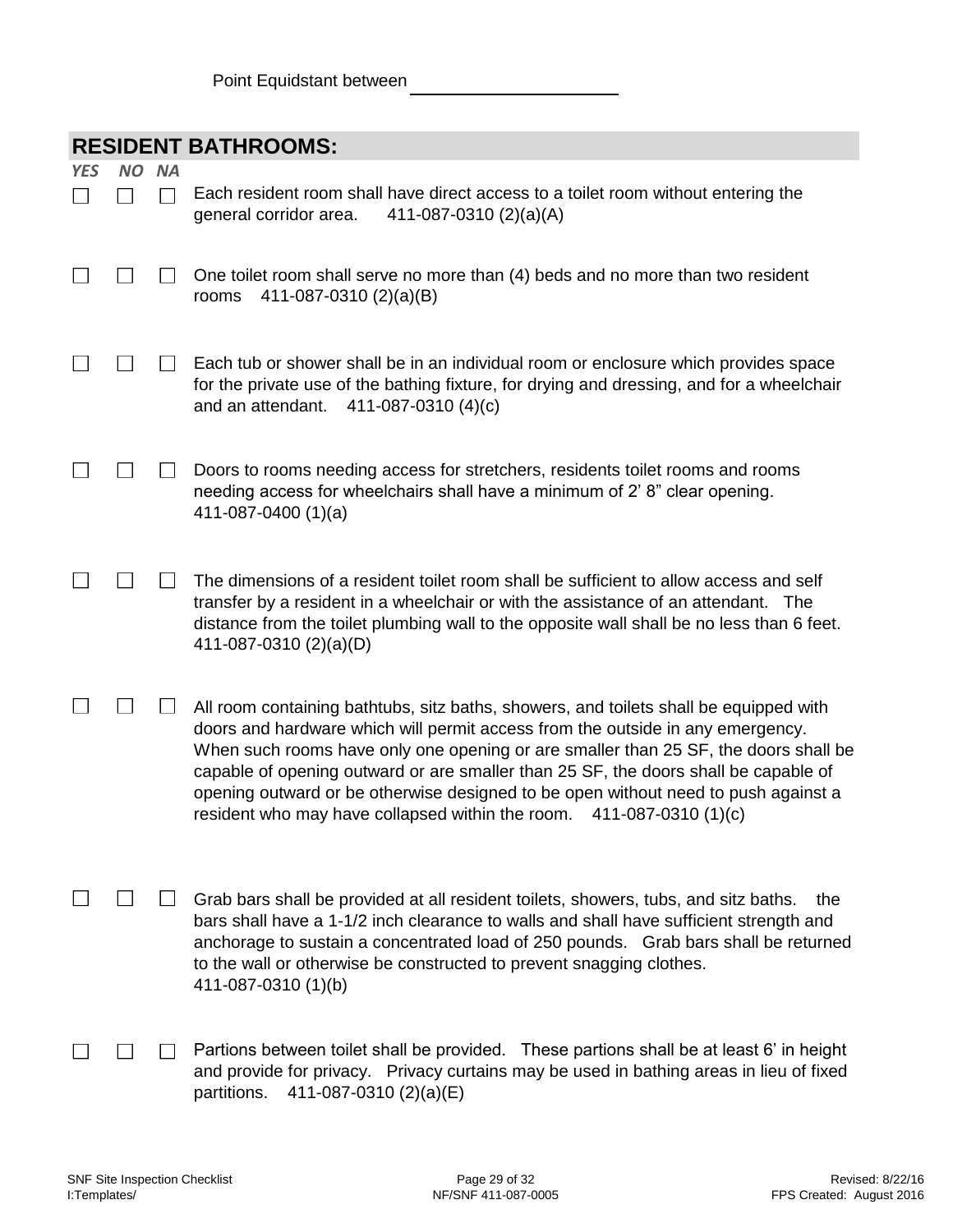|  | Hand wash sinks shall be securely anchored to withstand an applied vertical load of<br>not less than 250 pounds on the front of the fixture.<br>411-087-0310 (3)(a)(B)                                                                                                                          |
|--|-------------------------------------------------------------------------------------------------------------------------------------------------------------------------------------------------------------------------------------------------------------------------------------------------|
|  | Hand wash sinks shall be wheelchair accessible<br>411-087-0310 $(3)(a)(C)$                                                                                                                                                                                                                      |
|  | Sink faucets shall have a single spout (outlet) which discharges both hot and cold<br>$411-087-0310(3)(a)(D)$<br>water                                                                                                                                                                          |
|  | All hand wash sinks shall be trimmed with single-lever or write-blade faucet handles<br>which are operable without the use of hands.<br>411-087-0310 (3)(a)(E)                                                                                                                                  |
|  | All outlets within 5' of a sink shall be a GFI type outlet. The resident sink located<br>either in the resident room or the adjacent resident toilet room shall have a GFI type<br>outlet located within 5' of the sink.<br>411-087-0420 (2)(c)                                                 |
|  | Each bath toilet and shower room must have an electric call system<br>411-087-0440 (2)(b)                                                                                                                                                                                                       |
|  | Mirrors shall be arranged for convenient use by residents in wheelchairs and in<br>standing position. Mirrors are not required in rooms exclusively serving residents<br>whose care plans indicate mirrors are contraindicated<br>411-087-0310 (3)(b)(A)                                        |
|  | Provisions for hand drying shall be included at all hand wash sinks except scrub sinks.<br>These shall be single use separate individual paper or cloth units enclosed in such a<br>way as to provide protection against dust or soil and insure single unit dispensing.<br>411-087-0310 (3)(c) |
|  | Shower bases and tubs shall provide non-slip surfaces.<br>411-087-0310 (4)(e)                                                                                                                                                                                                                   |
|  | A toilet and handwashing sink shall be accessible to each bathtub/shower without<br>going through the central corridor.<br>411-087-0310 (4)(f)                                                                                                                                                  |
|  | Showers for ambulatory residents shall be not less than 4' by 3'<br>411-087-0310 (4)(d)(B)                                                                                                                                                                                                      |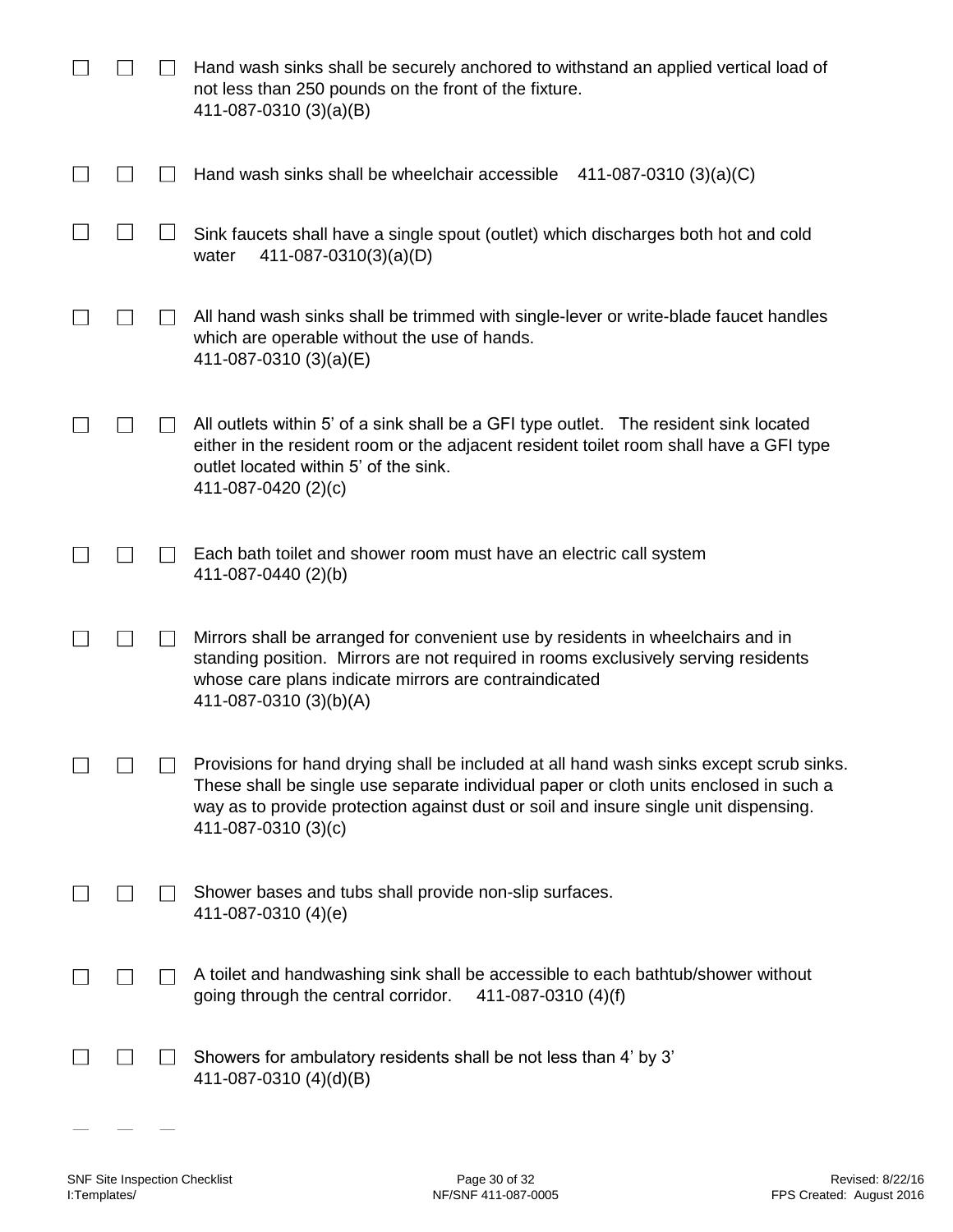|  | Wall finishes shall be easily cleanable and in the immediate area of plumbing fixtures,<br>shall be smooth and moisture resistant.<br>411-087-0410 $(4)(a)$                                             |
|--|---------------------------------------------------------------------------------------------------------------------------------------------------------------------------------------------------------|
|  | Wall bases in kitchens, soiled utility rooms, central bathing areas, resident toilet rooms<br>and janitor closets shall be self coved (6" min,) tightly sealed with the wall.<br>411-087-0410 (2)(d)    |
|  | Ceilings in corridors, storage rooms, toilet rooms, and closets shall be not less than<br>7'6''<br>411-087-0410 (3)(a)(C)                                                                               |
|  | Hot water at shower, bathing and hand wash sink areas shall not exceed 120 degree<br>Fahrenheit (49 degrees Celsius) or be lower than 105 degrees Fahrenheit (41.5<br>degrees Celsius) 411-087-0310 (a) |
|  | Reading                                                                                                                                                                                                 |
|  |                                                                                                                                                                                                         |
|  | Ambient lighting intensity at Toilet Room Entry 3 feet above floor and equal 30 FC.<br>411-087-0300 (4) & Table 4                                                                                       |
|  | Center of Area                                                                                                                                                                                          |
|  | <b>Outer Perimeter</b>                                                                                                                                                                                  |
|  | Point Equidstant between                                                                                                                                                                                |
|  |                                                                                                                                                                                                         |
|  | Ambient lighting intensity in Toilet Rooms 3 feet above the floor and equal 30 FC.<br>411-087-0300 (4) & Table 4                                                                                        |
|  | Center of Area                                                                                                                                                                                          |
|  | Outer Perimeter                                                                                                                                                                                         |
|  | Point Equidstant between                                                                                                                                                                                |
|  | $\mathcal{L}^{\mathcal{L}}(\mathcal{L}^{\mathcal{L}})$ and $\mathcal{L}^{\mathcal{L}}(\mathcal{L}^{\mathcal{L}})$ . The contract of the set of $\mathcal{L}^{\mathcal{L}}$                              |
|  | Ambient lighting intensity at Make-up/Shaving area at 3' above the floor and equal 30<br>FC. $411-087-0300$ (4) & Table 4                                                                               |
|  | Center of Area                                                                                                                                                                                          |
|  | <b>Outer Perimeter</b>                                                                                                                                                                                  |
|  | Point Equidstant between                                                                                                                                                                                |
|  | <u> Alexandria de la conte</u>                                                                                                                                                                          |
|  | Task lighting intensity at Make-up/Shaving Area at work surface and equal 50 FC.<br>411-087-0300 (4) & Table 4                                                                                          |